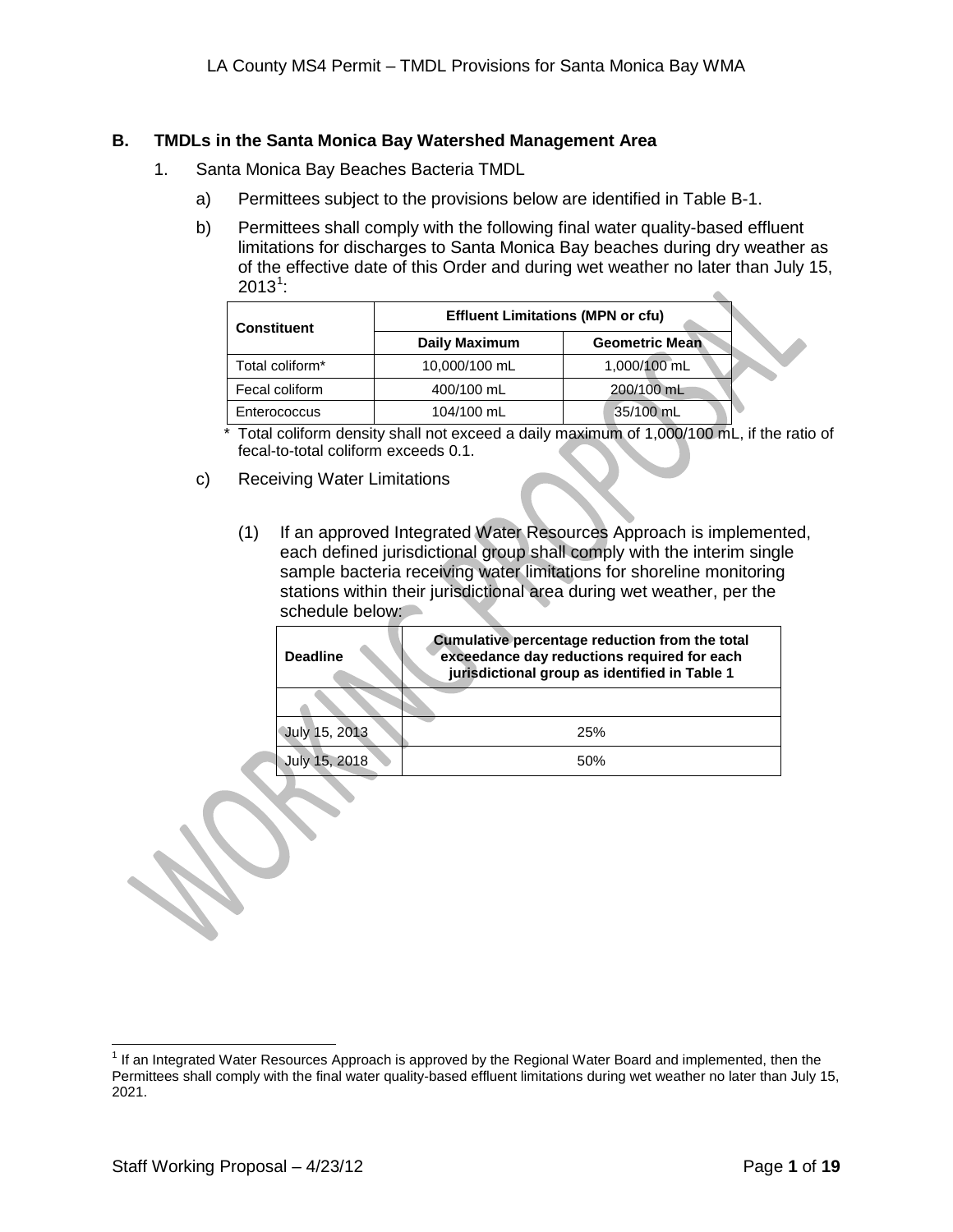| <b>Jurisdiction</b> | <b>Primary Jurisdiction</b> | <b>Additional Responsible</b>                       | Subwatershed(s)        | <b>Monitoring Site(s)</b>  |                                             | <b>Interim Single Sample Bacteria</b><br><b>Receiving Water Limitations as</b><br><b>Maximum Allowable Exceedance Days</b><br>during Wet Weather (days) |                                      |
|---------------------|-----------------------------|-----------------------------------------------------|------------------------|----------------------------|---------------------------------------------|---------------------------------------------------------------------------------------------------------------------------------------------------------|--------------------------------------|
| Group               |                             | Jurisdictions & Agencies*                           |                        |                            | 10%<br><b>Reduction</b><br><b>Milestone</b> | 25%<br><b>Reduction</b><br><b>Milestone</b>                                                                                                             | 50%<br>Reduction<br><b>Milestone</b> |
|                     | County of Los Angeles       | Malibu                                              | Arroyo Sequit          | <b>SMB 1-1</b>             | 221                                         | 212                                                                                                                                                     | 197                                  |
|                     |                             | City of Los Angeles (Topanga                        | Carbon Canyon          | <b>SMB 1-13</b>            |                                             |                                                                                                                                                         |                                      |
|                     |                             | only)                                               | Corral Canyon          | SMB 1-11,                  |                                             |                                                                                                                                                         |                                      |
|                     |                             | Calabasas (Topanga only)                            |                        | <b>SMB 1-12</b>            |                                             |                                                                                                                                                         |                                      |
|                     |                             |                                                     | <b>Encinal Canyon</b>  | <b>SMB 1-3</b>             |                                             |                                                                                                                                                         |                                      |
|                     |                             |                                                     | Escondido Canyon       | <b>SMB 1-8</b>             |                                             |                                                                                                                                                         |                                      |
|                     |                             |                                                     | Las Flores Canyon      | <b>SMB 1-14</b>            |                                             |                                                                                                                                                         |                                      |
|                     |                             |                                                     | Latigo Canyon          | <b>SMB 1-9</b>             |                                             |                                                                                                                                                         |                                      |
|                     |                             |                                                     | Los Alisos Canyon      | <b>SMB 1-2</b>             |                                             |                                                                                                                                                         |                                      |
|                     |                             |                                                     | Pena Canyon            | <b>SMB 1-16</b>            |                                             |                                                                                                                                                         |                                      |
|                     |                             |                                                     | Piedra Gorda Canyon    | <b>SMB 1-15</b>            |                                             |                                                                                                                                                         |                                      |
|                     |                             |                                                     | Ramirez Canyon         | SMB 1-6, SMB 1-7           |                                             |                                                                                                                                                         |                                      |
|                     |                             |                                                     | <b>Solstice Canyon</b> | <b>SMB 1-10</b>            |                                             |                                                                                                                                                         |                                      |
|                     |                             |                                                     | Topanga Canyon         | <b>SMB 1-18</b>            |                                             |                                                                                                                                                         |                                      |
|                     |                             |                                                     | Trancas Canyon         | <b>SMB 1-4</b>             |                                             |                                                                                                                                                         |                                      |
|                     |                             |                                                     | Tuna Canyon            | <b>SMB 1-17</b>            |                                             |                                                                                                                                                         |                                      |
|                     |                             |                                                     | Zuma Canyon            | <b>SMB 1-5</b>             |                                             |                                                                                                                                                         |                                      |
| $\overline{2}$      | City of Los Angeles         | <b>County of Los Angeles</b>                        | Castlerock             | <b>SMB 2-1</b>             | 342                                         | 324                                                                                                                                                     | 294                                  |
|                     |                             | El Segundo (DW only)                                | Dockweiler             | SMB 2-10, SMB 2-11,        |                                             |                                                                                                                                                         |                                      |
|                     |                             | Manhattan Beach (DW only)<br>Culver City (MDR only) |                        | SMB 2-12, SMB 2-13,        |                                             |                                                                                                                                                         |                                      |
|                     |                             | Santa Monica                                        |                        | SMB 2-14, SMB 2-15         |                                             |                                                                                                                                                         |                                      |
|                     |                             |                                                     | Marina del Rey         | SMB 2-8,<br><b>SMB 2-9</b> |                                             |                                                                                                                                                         |                                      |
|                     |                             |                                                     | Pulga Canyon           | SMB 2-4, SMB 2-5           |                                             |                                                                                                                                                         |                                      |
|                     |                             |                                                     | Santa Monica Canyon    | <b>SMB 2-7</b>             |                                             |                                                                                                                                                         |                                      |
|                     |                             |                                                     | Santa Ynez Canyon      | SMB 2-2, SMB 2-3,          |                                             |                                                                                                                                                         |                                      |
|                     |                             |                                                     |                        | <b>SMB 2-6</b>             |                                             |                                                                                                                                                         |                                      |

**Table 1: Interim Single Sample Bacteria Receiving Water Limitations by Jurisdictional Group**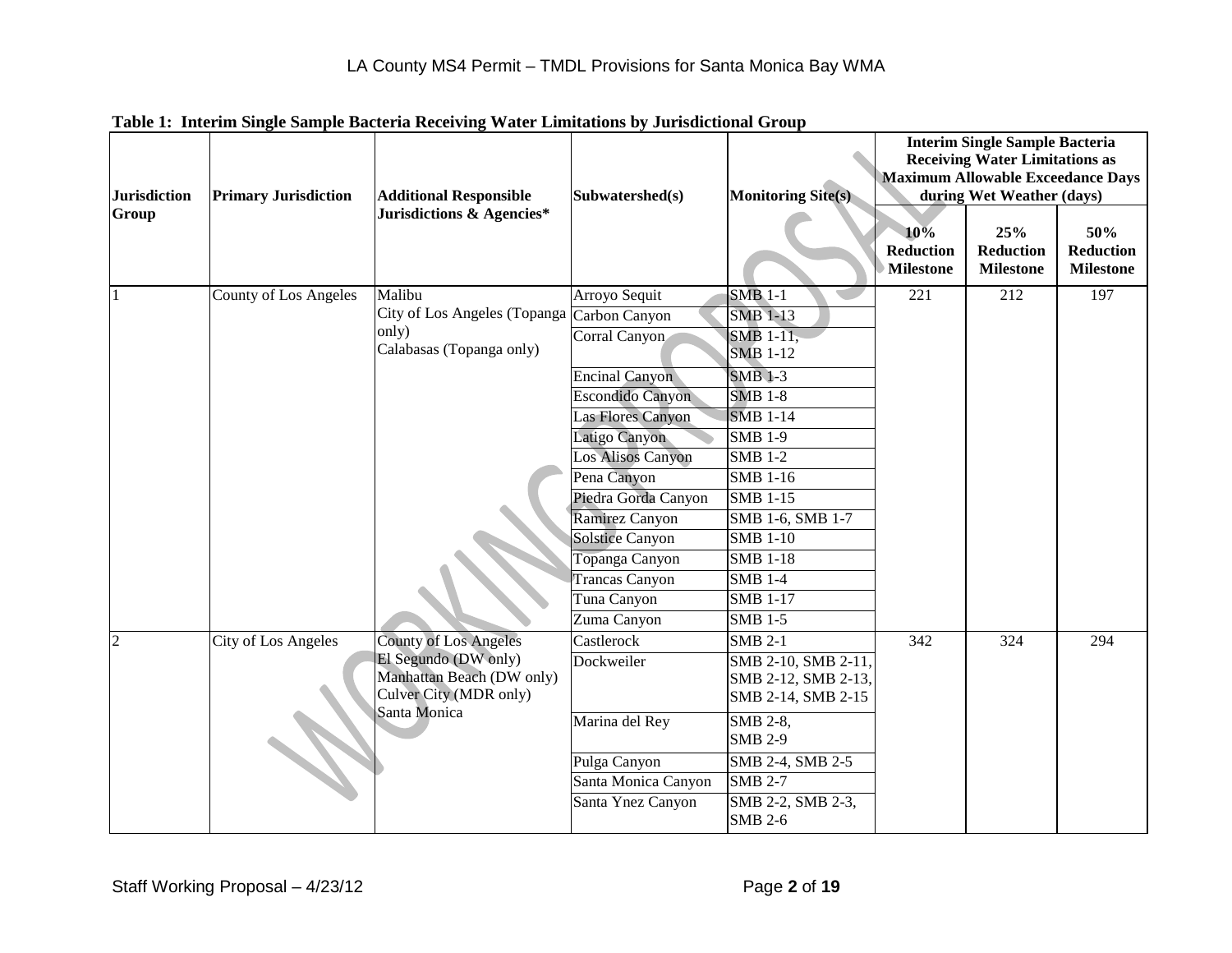| <b>Jurisdiction</b> | <b>Primary Jurisdiction</b> | <b>Additional Responsible</b>                                                | Subwatershed(s) | <b>Monitoring Site(s)</b>                                                                                                |                                                | <b>Interim Single Sample Bacteria</b><br><b>Receiving Water Limitations as</b><br><b>Maximum Allowable Exceedance Days</b><br>during Wet Weather (days) |                                             |
|---------------------|-----------------------------|------------------------------------------------------------------------------|-----------------|--------------------------------------------------------------------------------------------------------------------------|------------------------------------------------|---------------------------------------------------------------------------------------------------------------------------------------------------------|---------------------------------------------|
| Group               |                             | Jurisdictions & Agencies*                                                    |                 |                                                                                                                          | $10\%$<br><b>Reduction</b><br><b>Milestone</b> | 25%<br><b>Reduction</b><br><b>Milestone</b>                                                                                                             | 50%<br><b>Reduction</b><br><b>Milestone</b> |
| $\overline{3}$      | Santa Monica                | City of Los Angeles<br><b>County of Los Angeles</b>                          | Santa Monica    | SMB 3-1, SMB 3-2,<br>SMB 3-3, SMB 3-4,<br>SMB 3-5, SMB 3-6<br>SMB 3-7, SMB 3-8 <sup>#</sup><br><b>SMB 3-9</b>            | 257                                            | 237                                                                                                                                                     | 203                                         |
| $\overline{4}$      | Malibu                      | <b>County of Los Angeles</b>                                                 | Nicholas Canyon | SMB $4-1$ <sup>#</sup>                                                                                                   | 14                                             | 14                                                                                                                                                      | 14                                          |
| $\overline{5}$      | Manhattan Beach             | El Segundo<br>Hermosa Beach<br>Redondo Beach                                 | Hermosa         | SMB $5-1$ <sup>#</sup> ,<br>SMB 5-2,<br>SMB $5-3^{\frac{4}{7}}$ ,<br>SMB $5-4^{\frac{4}{7}}$ ,<br>SMB $5-5$ <sup>#</sup> | 29                                             | 29                                                                                                                                                      | 29                                          |
| 6                   | Redondo Beach               | Hermosa Beach<br>Manhattan Beach<br>Torrance<br><b>County of Los Angeles</b> | Redondo         | SMB 6-1,<br>SMB $6-2^{\frac{4}{7}}$ ,<br>SMB 6-3,<br>SMB 6-4,<br>SMB 6-5 <sup>#</sup> ,<br>SMB $6-6$ <sup>#</sup>        | $\overline{58}$                                | $\overline{57}$                                                                                                                                         | $\overline{56}$                             |
|                     |                             |                                                                              |                 |                                                                                                                          |                                                |                                                                                                                                                         |                                             |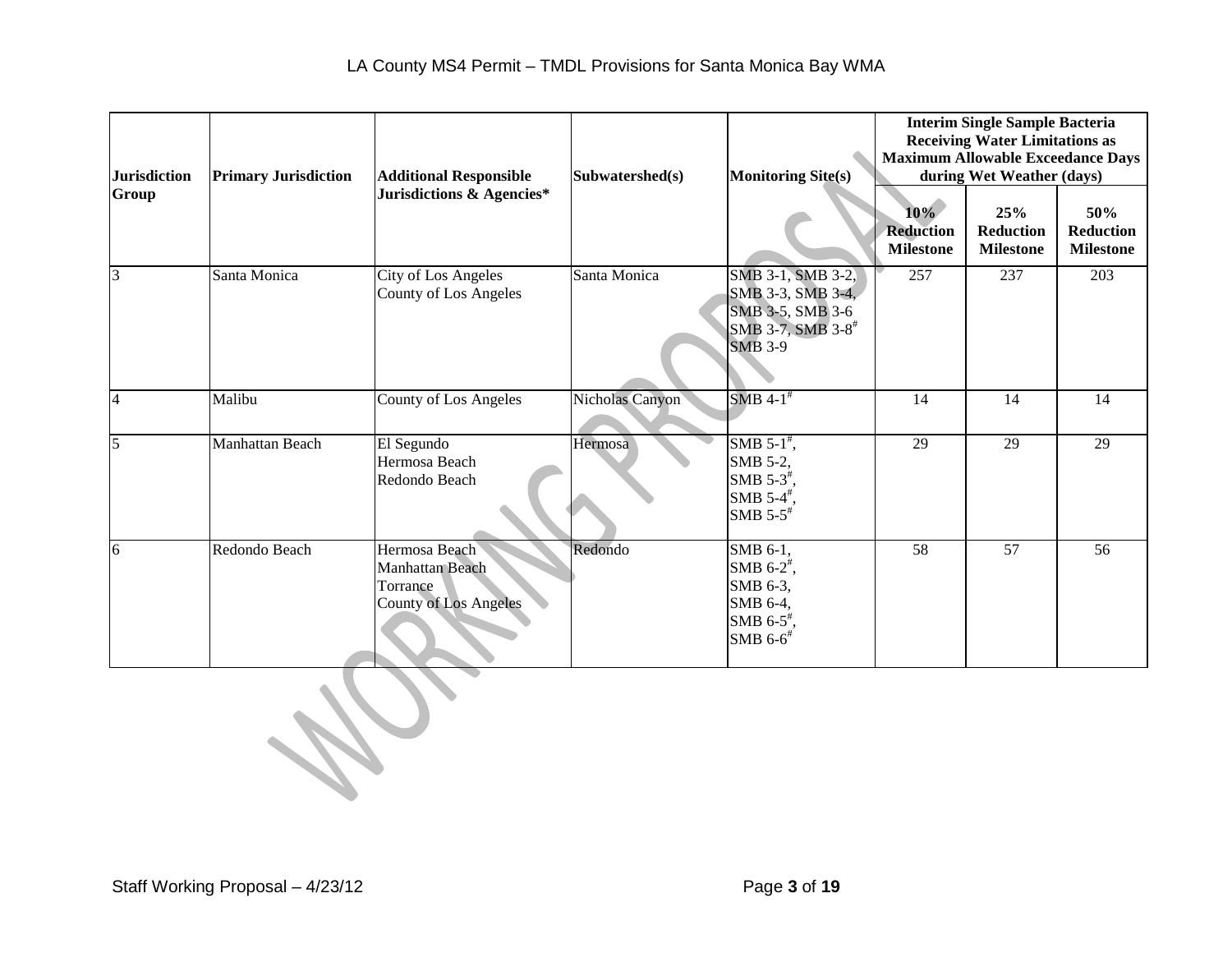| <b>Jurisdiction</b><br>Group | <b>Primary Jurisdiction</b> | <b>Additional Responsible</b><br>Jurisdictions & Agencies*                                                                                                       | Subwatershed(s)        | <b>Monitoring Site(s)</b>                                                                                                                                                                                                               | $10\%$<br><b>Reduction</b><br><b>Milestone</b> | <b>Interim Single Sample Bacteria</b><br><b>Receiving Water Limitations as</b><br><b>Maximum Allowable Exceedance Days</b><br>during Wet Weather (days)<br>25%<br><b>Reduction</b><br><b>Milestone</b> | 50%<br><b>Reduction</b><br><b>Milestone</b> |
|------------------------------|-----------------------------|------------------------------------------------------------------------------------------------------------------------------------------------------------------|------------------------|-----------------------------------------------------------------------------------------------------------------------------------------------------------------------------------------------------------------------------------------|------------------------------------------------|--------------------------------------------------------------------------------------------------------------------------------------------------------------------------------------------------------|---------------------------------------------|
|                              | Rancho Palos Verdes         | City of Los Angeles<br>Palos Verdes Estates<br>Redondo Beach<br><b>Rolling Hills</b><br><b>Rolling Hills Estates</b><br>Torrance<br><b>County of Los Angeles</b> | Palos Verdes Peninsula | SMB $7-1$ <sup>*</sup> ,<br>SMB $7-2^{\frac{\pi}{2}}$ ,<br>SMB $7-3$ <sup>#</sup> ,<br>SMB $7-4^{\frac{1}{2}}$ ,<br>SMB 7-5 <sup>#</sup> ,<br>SMB 7- $6$ <sup>*</sup> ,<br>SMB 7-7,<br>SMB 7-8 <sup>#</sup> ,<br>$SMB 7-9$ <sup>#</sup> | 36                                             | 36                                                                                                                                                                                                     | 36                                          |

# For those beach monitoring locations subject to the antidegradation provision, there shall be no increase in exceedance days during the implementation period above that estimated for the beach monitoring location in the critical year as identified below in Section B.1.c)(4).

\* The California Department of Transportation (Caltrans) is a responsible agency in each Jurisdiction Group. Caltrans will be required under the Statewide Storm Water Permit for State of California Department of Transportation to jointly complying with the allowable number of exceedance days.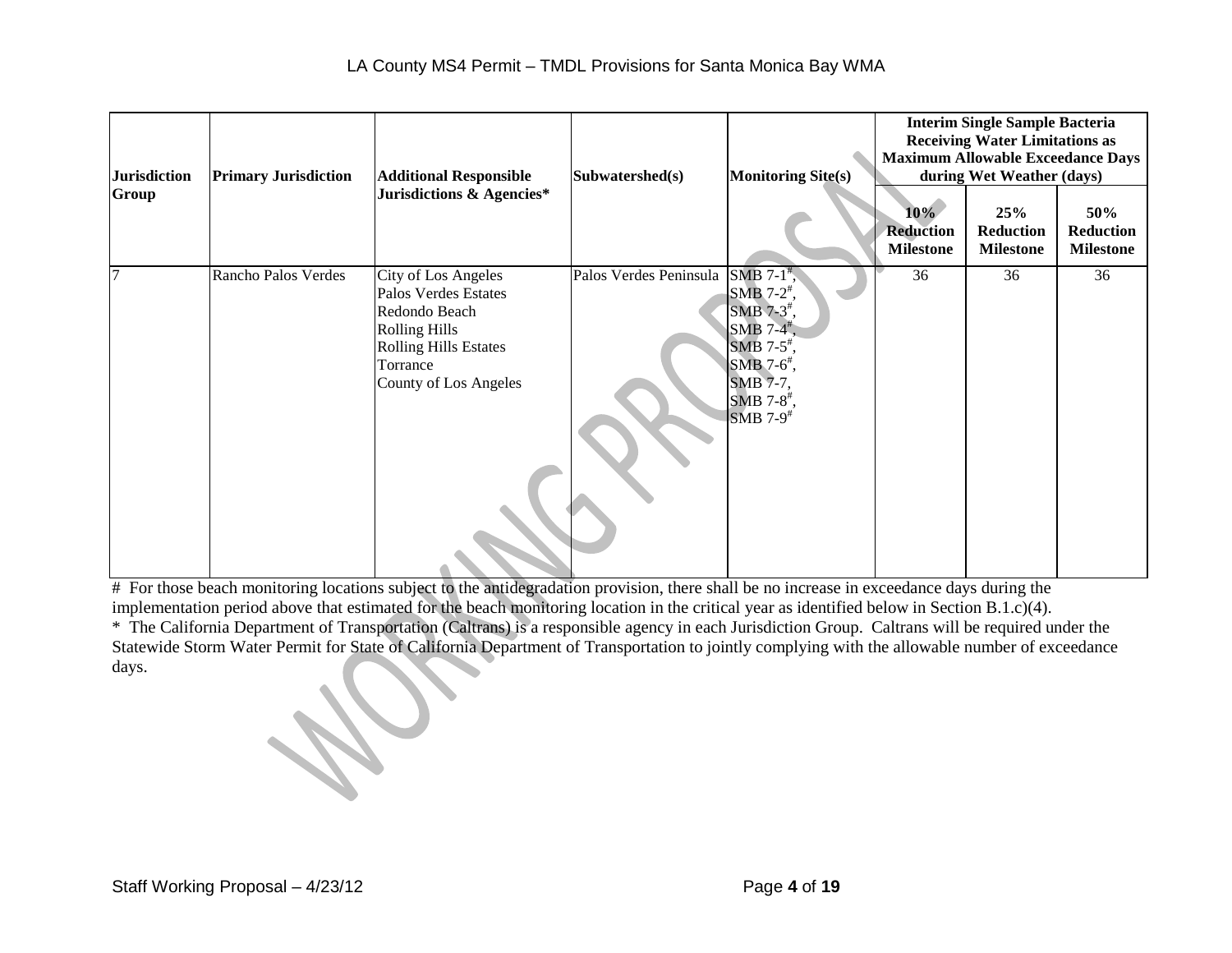([2](#page-0-1)) Permittees shall comply with the following grouped<sup>2</sup> final single sample bacteria receiving water limitations for all shoreline monitoring stations along Santa Monica Bay beaches, except for those monitoring stations subject to antidegradation provision, during dry weather as of the effective date of this Order and during wet weather no later than July 15, 201[3](#page-4-0)<sup>3</sup>:

| <b>Time Period</b>                             | Annual Allowable Exceedance<br>Days of the Single Sample<br>Objective (days) |                           |  |  |  |
|------------------------------------------------|------------------------------------------------------------------------------|---------------------------|--|--|--|
|                                                | <b>Daily Sampling</b>                                                        | Weekly<br><b>Sampling</b> |  |  |  |
| Summer Dry-Weather<br>(April 1 to October 31)  |                                                                              |                           |  |  |  |
| Winter Dry-Weather<br>(November 1 to March 31) |                                                                              |                           |  |  |  |
| Wet Weather <sup>4</sup>                       |                                                                              | З                         |  |  |  |

(3) Permittees shall comply with the following grouped<sup>2</sup> final single sample bacteria receiving water limitations for shoreline monitoring stations along Santa Monica Bay beaches subject to the antidegradation provision as of the effective date of this Order:

|                 |                                              |                                               |                    | Annual Allowable Exceedance Days<br>of the Single Sample Objective (days) |                               |
|-----------------|----------------------------------------------|-----------------------------------------------|--------------------|---------------------------------------------------------------------------|-------------------------------|
| Station ID      |                                              | Winter Dry Weather<br>(November 1 – March 31) |                    | Wet Weather<br>(November $1 -$ October 31)                                |                               |
|                 | <b>Beach Monitoring Location</b>             | Daily<br>Sampling                             | Weekly<br>Sampling | Daily<br>Sampling                                                         | Weekly<br>Sampling            |
| <b>SMB 1-4</b>  | Trancas Creek at Broad Beach                 | $\Omega$                                      | $\Omega$           | 17                                                                        | $\mathcal{F}$                 |
| <b>SMB 1-5</b>  | Zuma Creek at Zuma Beach                     | $\Omega$                                      | $\Omega$           | 17                                                                        | 3                             |
| <b>SMB 2-13</b> | Imperial Highway storm drain                 | $\overline{2}$                                | 1                  | 17                                                                        | 3                             |
| <b>SMB 3-8</b>  | Windward Ave. storm drain at Venice Pavilion | $\overline{c}$                                | 1                  | 13                                                                        | $\overline{c}$                |
| <b>SMB 4-1</b>  | San Nicholas Canyon Creek at Nicholas Beach  | $\Omega$                                      | $\Omega$           | 14                                                                        | $\mathcal{D}_{\mathcal{L}}$   |
| <b>SMB 5-1</b>  | Manhattan Beach at 40th Street               | 1                                             | 1                  | 4                                                                         | 1                             |
| <b>SMB 5-2</b>  | 28th Street storm drain at Manhattan Beach   | $\Omega$                                      | $\Omega$           | 17                                                                        | 3                             |
| <b>SMB 5-3</b>  | Manhattan Beach Pier                         | 1                                             | 1                  | 5                                                                         | 1                             |
| <b>SMB 5-4</b>  | Hermosa City Beach at 26th St.               | 3                                             | 1                  | 12                                                                        | $\mathcal{D}_{\mathcal{L}}$   |
| $SMB$ 5-5       | Hermosa Beach Pier, southern drain           | 2                                             | 1                  | 8                                                                         | $\mathfrak{D}$                |
| $SMB$ 6-2       | Redondo Municipal Pier-100 yards south       | 3                                             | 1                  | 14                                                                        | $\mathfrak{D}_{\mathfrak{p}}$ |
| SMB 6-5         | Avenue I storm drain at Redondo Beach        | 3                                             | 1                  | 6                                                                         | 1                             |
| SMB 6-6         | Malaga Cove, Palos Verdes Estates            | 1                                             | 1                  | 3                                                                         | 1                             |

 $2$  The final receiving water limitations are group-based and shared among all MS4 Permittees, which includes LA MS4 permittees and Caltrans.<br><sup>3</sup> If an Integrated Water Resources Approach is approved by the Regional Water Board and implemented, then the

<span id="page-4-2"></span><span id="page-4-0"></span>Permittees shall comply with the final water quality-based effluent limitations during wet weather no later than July 15, 2021.

<span id="page-4-1"></span> $^4$  Wet weather is defined as days with 0.1 inch of rain or greater and the three days following the rain event.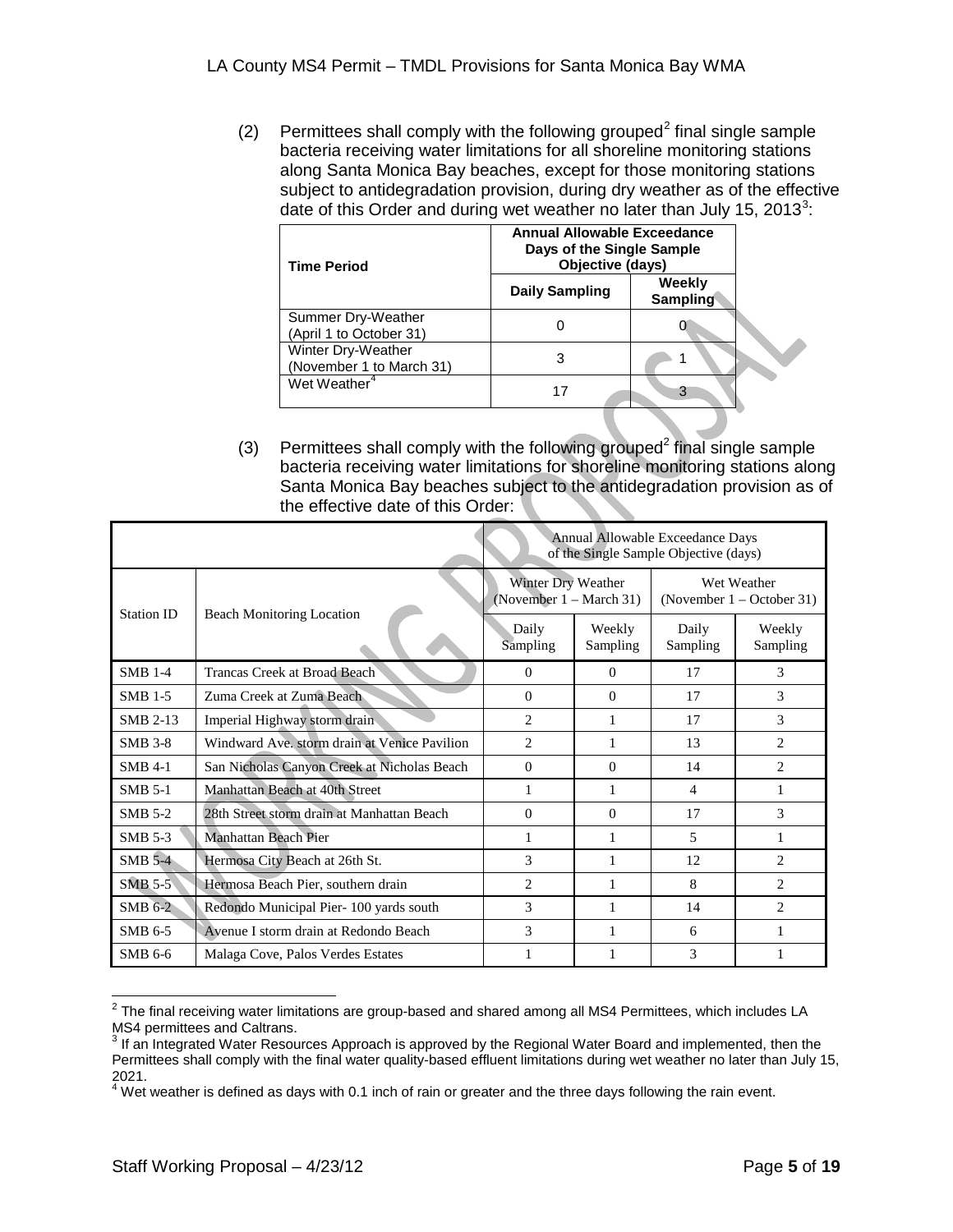|                |                                           |                                                          |                    | Annual Allowable Exceedance Days<br>of the Single Sample Objective (days) |                    |
|----------------|-------------------------------------------|----------------------------------------------------------|--------------------|---------------------------------------------------------------------------|--------------------|
| Station ID     |                                           | Winter Dry Weather<br>(November $1 - \text{March } 31$ ) |                    | Wet Weather<br>(November $1 -$ October 31)                                |                    |
|                | <b>Beach Monitoring Location</b>          | Daily<br>Sampling                                        | Weekly<br>Sampling | Daily<br>Sampling                                                         | Weekly<br>Sampling |
| $SMB$ 7-1      | Malaga Cove, Palos Verdes Estates         |                                                          |                    | 14                                                                        | 2                  |
| <b>SMB 7-2</b> | <b>Bluff Cove, Palos Verdes Estates</b>   |                                                          |                    | $\Omega$                                                                  | $\Omega$           |
| <b>SMB</b> 7-3 | Long Point, Rancho Palos Verdes           |                                                          |                    | 5                                                                         |                    |
| <b>SMB 7-4</b> | Abalone Cove, Rancho Palos Verdes         | $\Omega$                                                 | $\Omega$           |                                                                           | 1                  |
| SMB 7-5        | Portuguese Bend Cove, Rancho Palos Verdes |                                                          |                    | 2                                                                         |                    |
| SMB 7-6        | White's Point, Royal Palms County Beach   |                                                          |                    | 6                                                                         |                    |
| <b>SMB 7-8</b> | Point Fermin/Wilder Annex, San Pedro      |                                                          |                    | 2                                                                         |                    |
| <b>SMB 7-9</b> | Outer Cabrillo Beach                      |                                                          |                    | 3                                                                         |                    |

(4) Permittees shall comply with the following geometric mean receiving water limitations for all shoreline monitoring stations along Santa Monica Bay beaches during dry weather as of the effective date of this Order and during wet weather no later than July 1[5](#page-4-2), 2013<sup>5</sup>:

| <b>Constituent</b>  | <b>Geometric Mean (MPN or cfu)</b> |  |
|---------------------|------------------------------------|--|
| Total coliform      | 1,000/100 mL                       |  |
| Fecal coliform      | 200/100 mL                         |  |
| <b>Enterococcus</b> | 35/100 mL                          |  |
|                     |                                    |  |

- 2. Santa Monica Bay Nearshore and Offshore Debris TMDL
	- a) Permittees subject to the provisions below are identified in Table B-1.
	- b) Permittees shall comply with the final water quality-based effluent limitation of zero trash discharged into water bodies within the Santa Monica Bay WMA and then into Santa Monica Bay or on the shoreline of Santa Monica Bay no later than March 20, 2020, and every year thereafter.
	- Permittees shall comply with interim and final water quality-based effluent limitations for trash discharged into Santa Monica Bay or on the shoreline of Santa Monica Bay, per the schedule below:

| <b>Permittees</b> | <b>Baseline</b> | Mar 20, 2016<br>(80%)            | Mar 20, 2017<br>(60%) | Mar 20, 2018<br>(40%) | Mar 20, 2019<br>(20%) | Mar 20, 2020<br>$(0\%)$ |
|-------------------|-----------------|----------------------------------|-----------------------|-----------------------|-----------------------|-------------------------|
|                   |                 | Annual Trash Discharge (gals/yr) |                       |                       |                       |                         |

<span id="page-5-0"></span> <sup>5</sup> If an Integrated Water Resources Approach is approved by the Regional Water Board and implemented, then the Permittees shall comply with the final water quality-based effluent limitations during wet weather no later than July 15, 2021.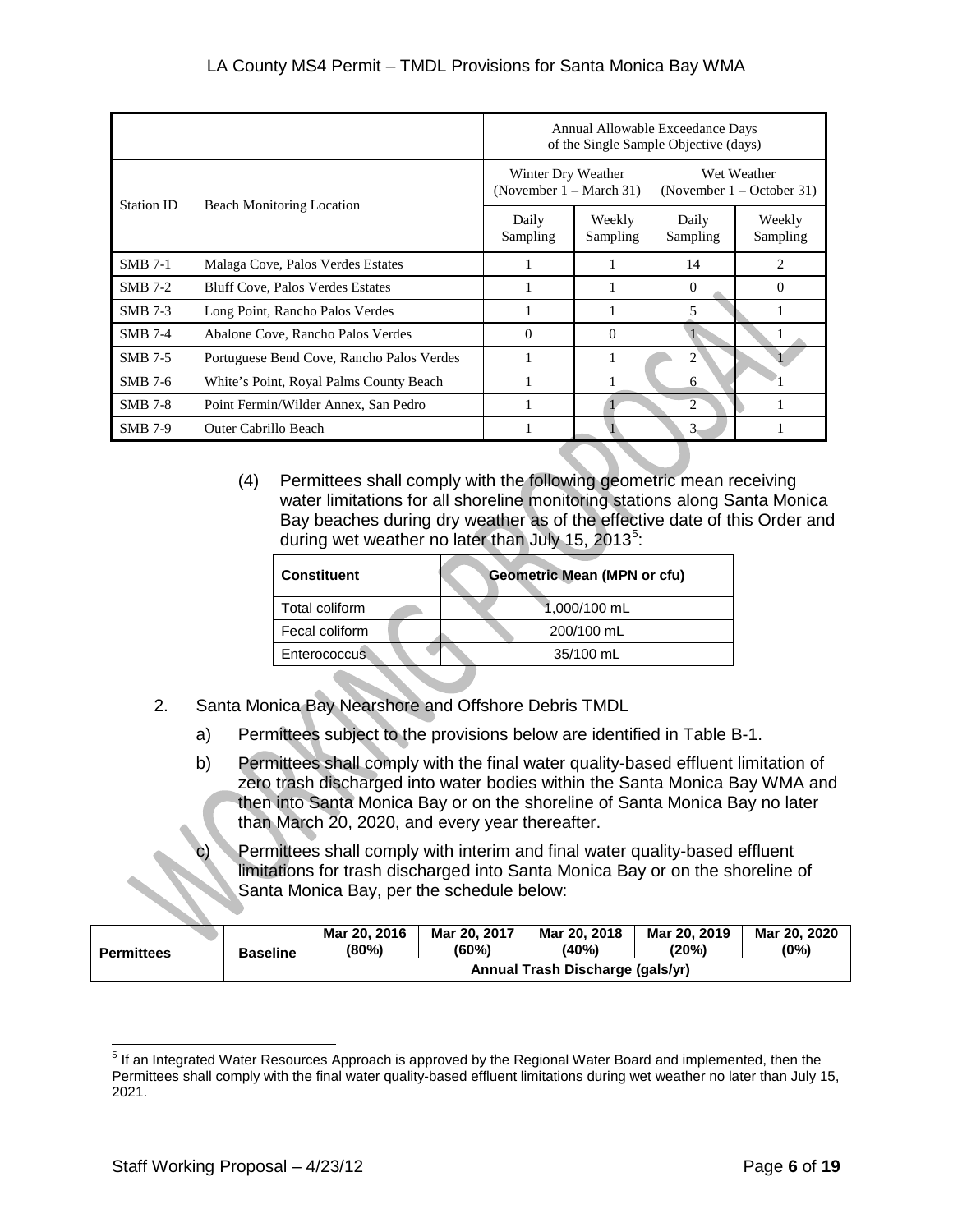| Agoura Hills <sup>6</sup>              | 1,044  | 835    | 626    | 418    | 209   | 0            |
|----------------------------------------|--------|--------|--------|--------|-------|--------------|
| Calabasas <sup>7</sup>                 | 1,656  | 1,325  | 994    | 663    | 331   | 0            |
| <b>Culver City</b>                     | 52     | 42     | 31     | 21     | 10    | 0            |
| El Segundo                             | 2,732  | 2,186  | 1,639  | 1,093  | 546   | 0            |
| Hermosa Beach                          | 1,117  | 894    | 670    | 447    | 223   | 0            |
| Los Angeles,<br>City of                | 25,112 | 20,090 | 15,067 | 10,045 | 5,022 | 0            |
| Los Angeles,<br>County of              | 5,138  | 4,110  | 3,083  | 2,055  | 1,028 | 0            |
| Malibu                                 | 5,809  | 4,648  | 3,486  | 2,324  | 1,162 | 0            |
| Manhattan Beach                        | 2,501  | 2,001  | 1,501  | 1,001  | 500   | $\mathbf{0}$ |
| Palos Verdes<br><b>Estates</b>         | 3,346  | 2,677  | 2,007  | 1,338  | 669   | 0            |
| Rancho Palos<br>Verdes                 | 7,254  | 5,803  | 4,353  | 2,902  | 1,451 | 0            |
| Redondo Beach                          | 3,197  | 2,558  | 1,918  | 1,279  | 639   | 0            |
| <b>Rolling Hills</b>                   | 515    | 412    | 309    | 206    | 103   | $\mathbf 0$  |
| <b>Rolling Hills</b><br><b>Estates</b> | 365    | 292    | 219    | 146    | 73    | 0            |
| Santa Monica                           | 5,672  | 4,537  | 3,403  | 2,269  | 1,134 | 0            |
| Torrance                               | 2,484  | 1,987  | 1,490  | 993    | 497   | 0            |
| Westlake Village <sup>7</sup>          | 3,131  | 2,505  | 1,879  | 1,252  | 626   | 0            |

- d) Permittees shall comply with the interim and final water quality-based effluent limitations for trash in 3(b) and 3(c) above per the provisions in Part 7.X [*Permit Provisions to Implement Trash TMDLs*].
- 3. Santa Monica Bay TMDL for DDTs and PCBS (U.S. EPA established)
	- a) Permittees subject to the provisions below are identified in Table B-1.
	- b) Permittees shall comply with the following water quality-based effluent limitations as of the effective date of this Order, expressed as an annual loading of pollutants from the sediment discharged to Santa Monica Bay:

| <b>Constituent</b> | <b>Annual Mass-Based Effluent</b><br>Limitations (g/yr) |
|--------------------|---------------------------------------------------------|
| דחח                | 27.08                                                   |
| PC.Bs              | 140 25                                                  |

- c) Compliance shall be determined based on a three-year averaging period.
- 4. TMDLs in the Malibu Creek Subwatershed
	- a) Malibu Creek and Lagoon Bacteria TMDL
		- (1) Permittees subject to the provisions below are identified in Table B-1.

<span id="page-6-0"></span> $6$  Permittees shall be deemed in compliance with the water quality-based effluent limitation for trash established by the Santa Monica Bay Nearshore and Offshore Debris TMDL, if the Permittee is in compliance with the water qualitybased effluent limitations established by the Malibu Creek Watershed Trash TMDL.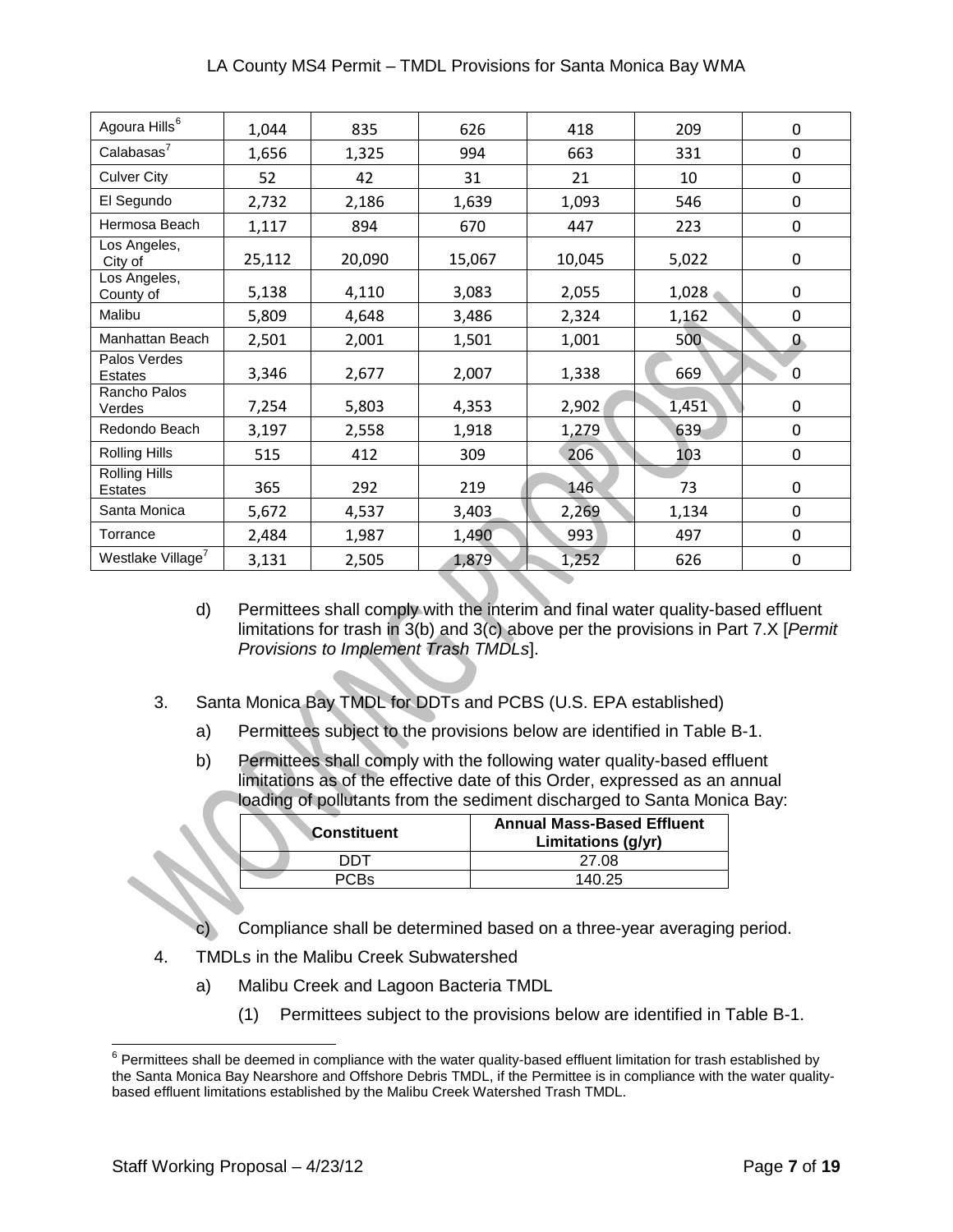- (2) Water Quality-Based Effluent Limitations
	- (i) Permittees shall comply with the following final water quality-based effluent limitations for discharges to Malibu Lagoon during dry weather as of the effective date of this Order, and during wet weather no later than January 24, 2016:

| <b>Constituent</b> | <b>Effluent Limitations (MPN or cfu)</b> |                       |  |  |
|--------------------|------------------------------------------|-----------------------|--|--|
|                    | <b>Daily Maximum</b>                     | <b>Geometric Mean</b> |  |  |
| Total coliform*    | 10,000/100 mL                            | 1,000/100 mL          |  |  |
| Fecal coliform     | 400/100 mL                               | 200/100 mL            |  |  |
| Enterococcus       | 104/100 mL                               | 35/100 mL             |  |  |

\* Total coliform density shall not exceed a daily maximum of 1,000/100 mL, if the ratio of fecal-to-total coliform exceeds 0.1.

(ii) Permittees shall comply with the following final water quality-based effluent limitations for discharges to Malibu Creek and its tributaries during dry weather as of the effective date of this Order, and during wet weather no later than January 24, 2016:

| <b>Constituent</b> |  | <b>Effluent Limitation (MPN or cfu)</b> |                       |  |
|--------------------|--|-----------------------------------------|-----------------------|--|
|                    |  | Daily Maximum                           | <b>Geometric Mean</b> |  |
| E. coli            |  | 235/100 mL                              | 126/100 mL            |  |

- (3) Receiving Water Limitations
	- (i) Permittees shall comply with the following grouped<sup>[7](#page-6-0)</sup> final single sample bacteria receiving water limitations for Malibu Creek, its tributaries, and Malibu Lagoon during dry weather as of the effective date of this Order, and during wet weather no later than January 24,  $2016^8$  $2016^8$ :

| <b>Time Period</b>                             | Annual Allowable Exceedance Days of<br>the Single Sample Objective (days) |                        |  |
|------------------------------------------------|---------------------------------------------------------------------------|------------------------|--|
|                                                | <b>Daily Sampling</b>                                                     | <b>Weekly Sampling</b> |  |
| Summer Dry-Weather<br>(April 1 to October 31)  |                                                                           |                        |  |
| Winter Dry-Weather<br>(November 1 to March 31) |                                                                           |                        |  |
| Wet Weather <sup>9</sup>                       |                                                                           |                        |  |

(ii) Permittees shall comply with the following geometric mean receiving water limitations for discharges to Malibu Lagoon during dry weather

<span id="page-7-2"></span> $7$  The final receiving water limitations are group-based and shared among all MS4 Permittees, which includes LA MS4 permittees, Ventura MS4 permittees and Caltrans.<br><sup>8</sup> The Regional Water Board may extend the wet weather compliance date up to July 15, 2021, at the Regional Water

<span id="page-7-0"></span>Board's discretion.

<span id="page-7-1"></span> $^9$  Wet weather is defined as days with 0.1 inch of rain or greater and the three days following the rain event.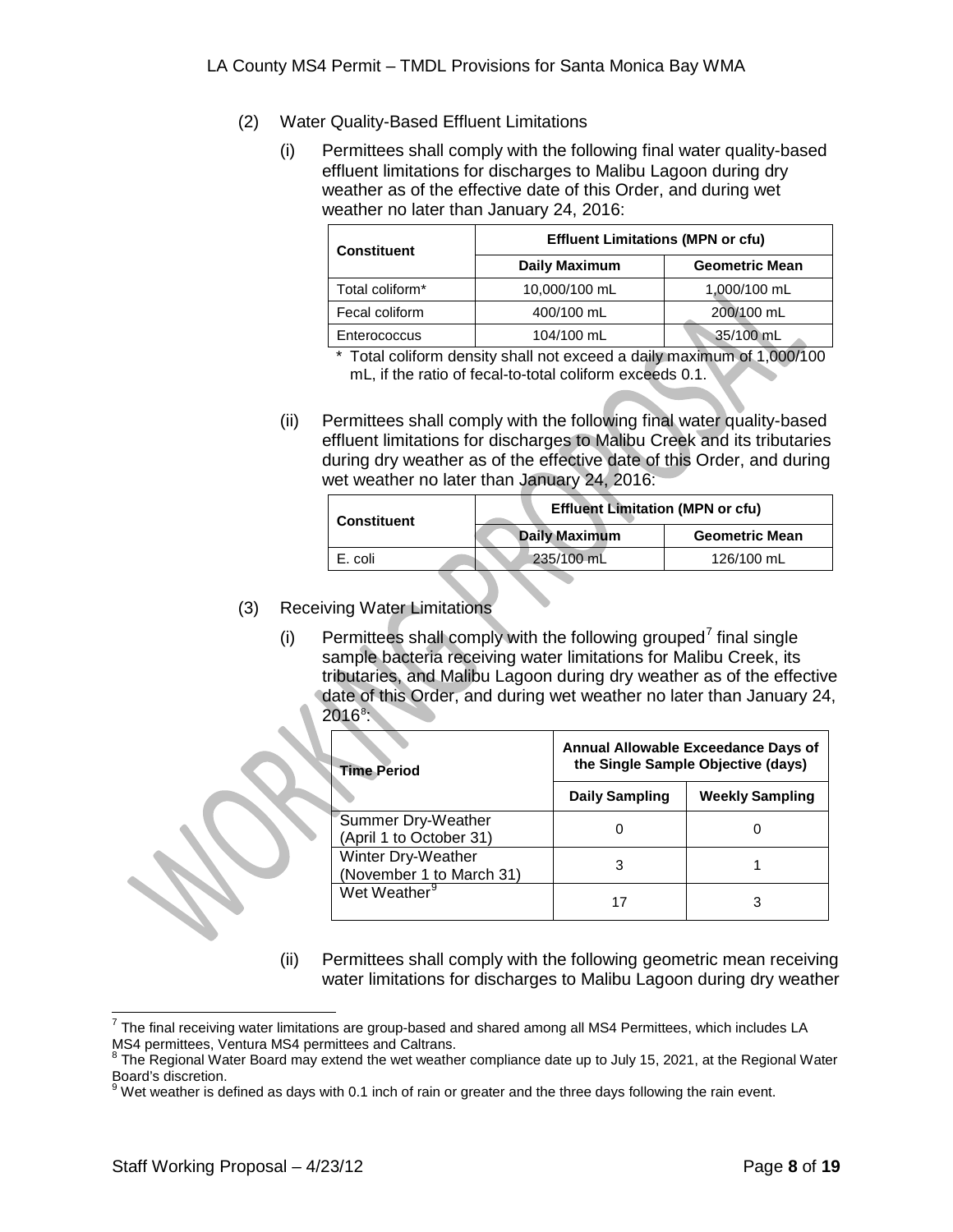as of the effective date of this Order, and during wet weather no later than January 24, 2016:

| <b>Constituent</b> | <b>Geometric Mean (MPN or cfu)</b> |
|--------------------|------------------------------------|
| Total coliform     | 1,000/100 mL                       |
| Fecal coliform     | 200/100 mL                         |
| Enterococcus       | 35/100 mL                          |

(iii) Permittees shall comply with the following geometric mean receiving water limitation for discharges to Malibu Creek and its tributaries during dry weather as of the effective date of this Order, and during wet weather no later than January 24, 2016:

| Constituent | <b>Geometric Mean (MPN or cfu)</b> |  |  |
|-------------|------------------------------------|--|--|
| I E. coli   | 126/100 mL                         |  |  |

- b) Malibu Creek Watershed Trash TMDL
	- (1) Permittees subject to the provisions below are identified in Table B-1.
	- (2) Permittees shall comply with the final water quality-based effluent limitation of zero trash discharged to Malibu Creek from Malibu Lagoon to Malibou Lake, Malibu Lagoon, Malibou Lake, Medea Creek, Lindero Creek, Lake Lindero, and Las Virgenes Creek in the Malibu Creek Watershed no later than July 7, 2017 and every year thereafter.
	- (3) Permittees shall comply with interim and final water quality-based effluent limitations for trash discharged to the Malibu Creek, per the schedule below:

|                       | <b>Baseline</b> | <b>July 7, 2013</b><br>(80%) | July 7, 2014<br>(60%) | <b>July 7, 2015</b><br>(40%)     | <b>July 7, 2016</b><br>(20%) | <b>July 7, 2017</b><br>(0%) |
|-----------------------|-----------------|------------------------------|-----------------------|----------------------------------|------------------------------|-----------------------------|
| <b>Permittees</b>     |                 |                              |                       | Annual Trash Discharge (gals/yr) |                              |                             |
| Agoura Hills          | 1810            | 1448                         | 1086                  | 724                              | 362                          | $\Omega$                    |
| Calabasas             | 673             | 539                          | 404                   | 269                              | 135                          | 0                           |
| Hidden Hills          | 71              | 57                           | 43                    | 28                               | 14                           | 0                           |
| Los Angeles<br>County | 1117            | 894                          | 670                   | 447                              | 223                          | 0                           |
| Malibu                | 226             | 181                          | 136                   | 91                               | 45                           | 0                           |
| Westlake<br>Village   | 143             | 114                          | 86                    | 57                               | 29                           | 0                           |

(4) Permittees shall comply with the interim and final water quality-based effluent limitations for trash in 3(b) and 3(c) above per the provisions in Part 7.X [*Permit Provisions to Implement Trash TMDLs*].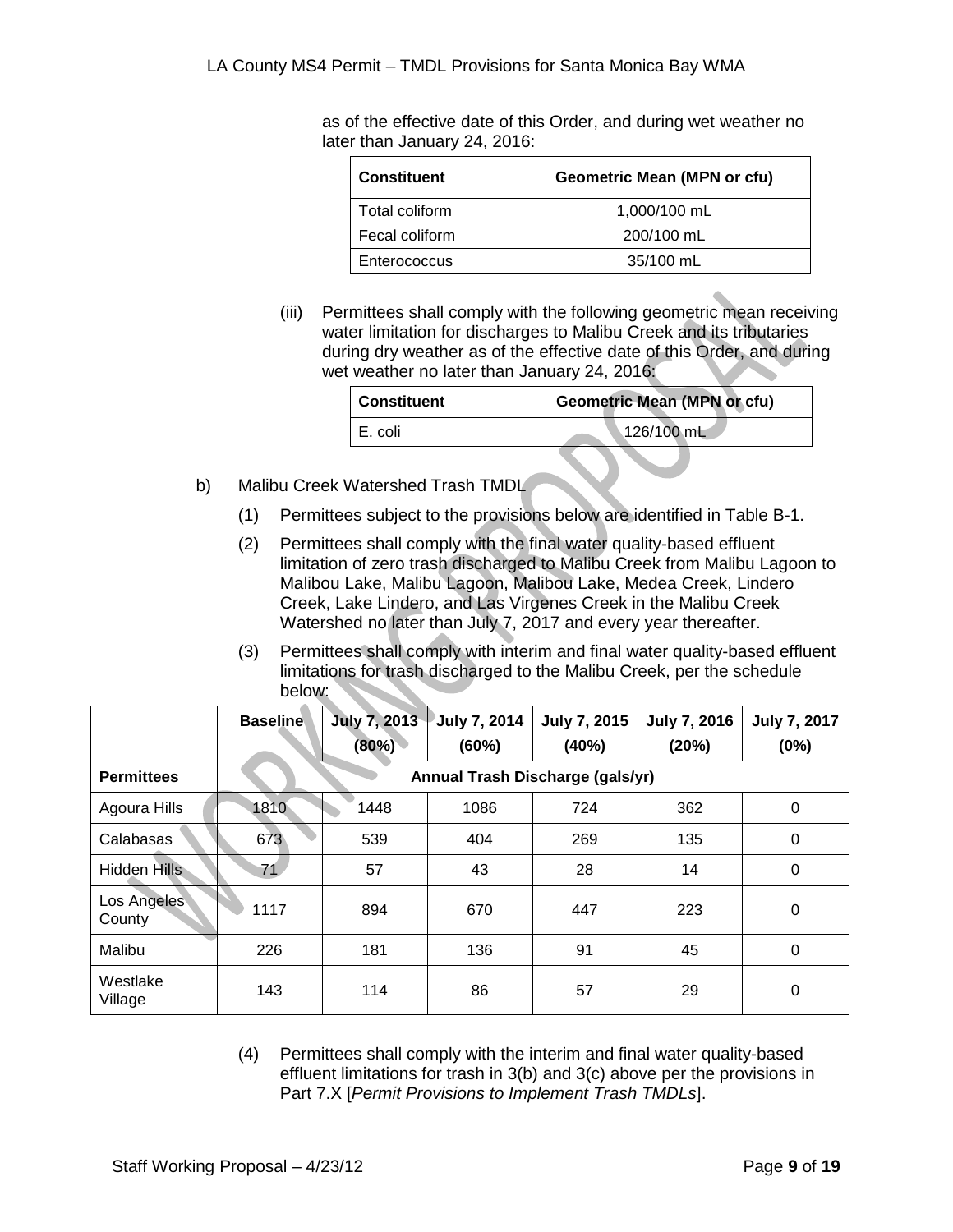- c) Malibu Creek Watershed Nutrients TMDL (USEPA established)
	- (1) Permittees subject to the provisions below are identified in Table B-1.
	- (2) Permittees shall comply with the following grouped<sup>[10](#page-7-2)</sup> water quality-based effluent limitations as of the effective date of this Order for discharges to Westlake Lake, Lake Lindero, Lindero Creek, Las Virgenes Creek, Medea Creek, Malibou Lake, Malibu Creek and Malibu Lagoon and its tributaries. Tributaries to Malibu Creek and Lagoon, include the following upstream water bodies; Triunfo Creek, Palo Comado Creek, Cheesebro Creek, Strokes Creek and Cold Creek.

|                                  | <b>Effluent Limitations</b>                            |                         |  |  |
|----------------------------------|--------------------------------------------------------|-------------------------|--|--|
| <b>Time Period</b>               | Nitrate as Nitrogen plus<br><b>Nitrite as Nitrogen</b> | <b>Total Phosphorus</b> |  |  |
|                                  | <b>Daily Maximum</b>                                   | <b>Daily Maximum</b>    |  |  |
| Summer (April 15 to November 15) | 3 lbs/day                                              | 0.3 lbs/day             |  |  |
| Winter (November 16 to April 14) | 8 mg/L                                                 | n/a                     |  |  |

- 5. TMDLs in the Ballona Creek Subwatershed
	- a) Ballona Creek Trash TMDL
		- (1) Permittees subject to the provisions below are identified in Table B-2.
		- (2) Permittees shall comply with the final water quality-based effluent limitation of zero trash discharged to Ballona Creek no later than September 30, 2015 and every year thereafter.
		- (3) Permittees shall comply with the interim and final water quality-based effluent limitations for trash discharged to Ballona Creek, per the schedule below:

Ballona Creek Subwatershed Trash Effluent Limitations per Storm Year<sup>[11](#page-9-0)</sup> (pounds of drip-dry trash)

|                         | <b>Baseline</b> | Sept 30, 2012<br>(20%) | Sept 30, 2013<br>(10%)                   | Sept 30, 2014<br>$(3.3\%)$ | Sept 30,<br>2015 <sup>12</sup><br>(0%) |
|-------------------------|-----------------|------------------------|------------------------------------------|----------------------------|----------------------------------------|
| <b>Permittees</b>       |                 |                        | Annual Trash Discharge (pounds of trash) |                            |                                        |
| <b>Beverly Hills</b>    | 79,914          | 15,983                 | 7,991                                    | 2,637                      | O                                      |
| <b>Culver City</b>      | 36,509          | 7,302                  | 3,651                                    | 1,205                      | O                                      |
| Inglewood               | 21,564          | 4,313                  | 2,156                                    | 712                        | 0                                      |
| Los Angeles,<br>City of | 950,238         | 190,048                | 95,024                                   | 31,358                     | 0                                      |

<span id="page-9-2"></span><sup>&</sup>lt;sup>10</sup> USEPA was unable to specifically distinguish the amounts of pollutant loads from allocation categories associated with areas regulated by the storm water permits. Therefore, allocations for storm water permits are grouped.<br><sup>11</sup> Storm year is defined as October 1 to September 30 herein.

<span id="page-9-1"></span><span id="page-9-0"></span> $12$  Permittees shall achieve their final effluent limitation of zero trash discharge for the 2014-2015 storm year and every year thereafter.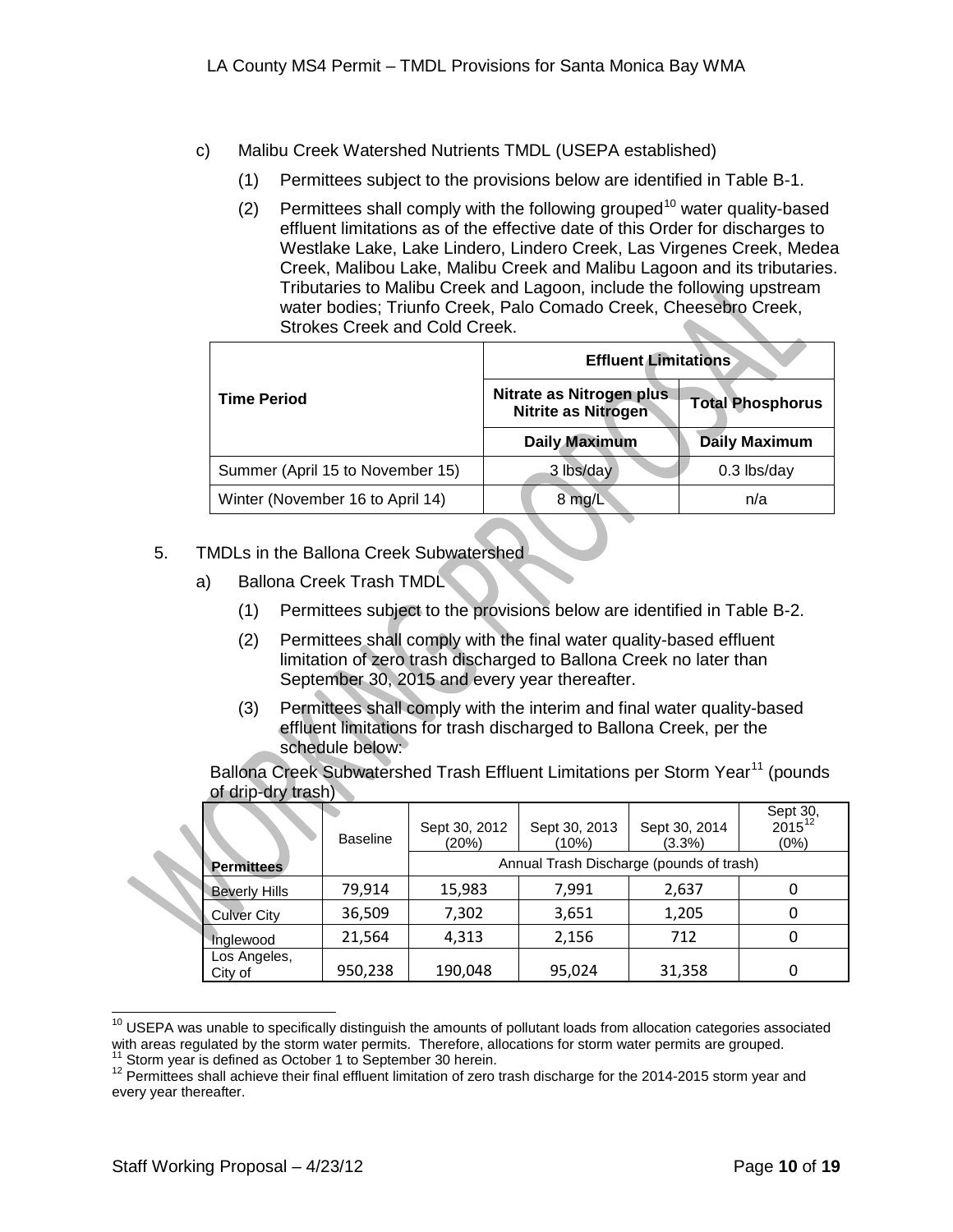| Los Angeles,<br>County of | 57,920 | 11,584 | 5,792 | 1.911 |  |
|---------------------------|--------|--------|-------|-------|--|
| Santa Monica              | 2,299  | 460    | 230   | 76    |  |
| West Hollywood            | 13,018 | 2,604  | 1,302 | 430   |  |

|                     | Ballona Creek Subwatershed Trash Effluent Limitations per Storm Year (gallons of |
|---------------------|----------------------------------------------------------------------------------|
| uncompressed trash) |                                                                                  |

|                           | <b>Baseline</b> | Sept 30, 2012<br>(20%) | Sept 30, 2013<br>(10%)                   | Sept 30, 2014<br>(3.3%) | Sept 30, 2015<br>$(0\%)$ |
|---------------------------|-----------------|------------------------|------------------------------------------|-------------------------|--------------------------|
| <b>Permittees</b>         |                 |                        | Annual Trash Discharge (pounds of trash) |                         |                          |
| <b>Beverly Hills</b>      | 79,914          | 15,983                 | 7,991                                    | 2,637                   | 0                        |
| <b>Culver City</b>        | 36,509          | 7,302                  | 3,651                                    | 1,205                   |                          |
| Inglewood                 | 21,564          | 4,313                  | 2,156                                    | 712                     | 0                        |
| Los Angeles,<br>City of   | 950,238         | 190,048                | 95,024                                   | 31,358                  | 0                        |
| Los Angeles,<br>County of | 57,920          | 11,584                 | 5,792                                    | 1,911                   | 0                        |
| Santa Monica              | 2,299           | 460                    | 230                                      | 76                      | O                        |
| West Hollywood            | 13,018          | 2,604                  | 1,302                                    | 430                     |                          |

- (4) Seventy-two (72) hours after each rain event, Permittees shall clean out and measure trash retained.
- (5) Every 3 months during dry weather, Permittees shall clean out and measure trash retained.
- (6) Permittees shall comply with the interim and final water quality-based effluent limitations for trash in a)(2) and a)(3) above per the provisions in Part 7.X [*Permit Provisions to Implement Trash TMDLs*].
- b) Ballona Creek Estuary Toxic Pollutants TMDL
	- (1) Permittees subject to the provisions below are identified in Table B-2.
	- (2) Permittees shall comply with the following final water quality-based effluent limitations no later than January 11, 2021, expressed as an annual loading of pollutants from the sediment discharged to Ballona Creek Estuary:

| <b>Constituent</b> | <b>Effluent Limitations</b> |              |  |  |
|--------------------|-----------------------------|--------------|--|--|
|                    | Annual                      | <b>Units</b> |  |  |
| Cadmium            | 8.0                         | kg/yr        |  |  |
| Copper             | 227.3                       | kg/yr        |  |  |
| Lead               | 312.3                       | kg/yr        |  |  |
| Silver             | 6.69                        | kg/yr        |  |  |
| Zinc               | 1003                        | kg/yr        |  |  |
| Chlordane          | 3.34                        | g/yr         |  |  |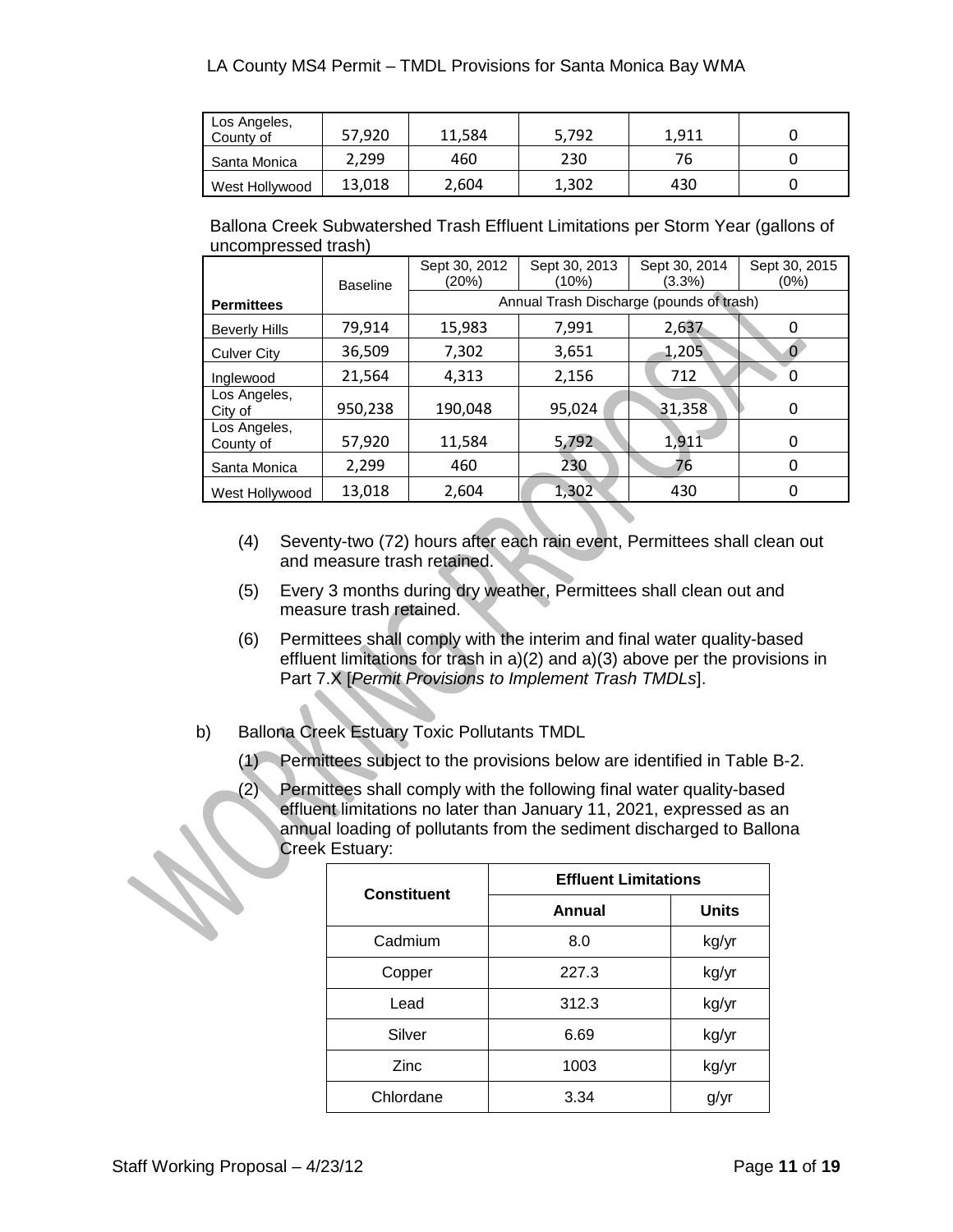| <b>DDTs</b>       | 10.56  | g/yr |
|-------------------|--------|------|
| <b>Total PCBs</b> | 152    | g/yr |
| <b>Total PAHs</b> | 26,900 | q/vr |

(3) Permittees shall comply with interim and final water quality-based effluent limitations for pollutant loads from sediments discharged to Ballona Creek Estuary, per the schedule below:  $\Delta$ 

| <b>Deadline</b>  | <b>Total Drainage Area Served by the</b><br>MS4 required to meet the water<br>quality-based effluent limitations<br>(%) |
|------------------|-------------------------------------------------------------------------------------------------------------------------|
| January 11, 2013 | $25^{\circ}$                                                                                                            |
| January 11, 2015 | 50                                                                                                                      |
| January 11, 2017 | 75                                                                                                                      |
| January 11, 2021 | 100                                                                                                                     |

- c) Ballona Creek, Ballona Estuary and Sepulveda Channel Bacteria TMDL
	- (1) Permittees subject to the provisions below are identified in Table B-2.
	- (2) Water Quality-Based Effluent Limitations
		- (i) Permittees shall comply with the following final water quality-based effluent limitations for discharges to Ballona Creek Estuary; Ballona Creek Reach 2 at the confluence with Ballona Creek Estuary; and Centinela Creek at the confluence with Ballona Creek Estuary during dry weather no later than April 27, 2013, and during wet weather no later than April 27, 2017:

| <b>Constituent</b> | <b>Effluent Limitations (MPN or cfu)</b> |                       |
|--------------------|------------------------------------------|-----------------------|
|                    | <b>Daily Maximum</b>                     | <b>Geometric Mean</b> |
| "Total coliform"   | 10,000/100 mL                            | 1,000/100 mL          |
| Fecal coliform     | 400/100 mL                               | 200/100 mL            |
| Enterococcus       | 104/100 mL                               | 35/100 mL             |

\* Total coliform density shall not exceed a daily maximum of 1,000/100 mL, if the ratio of fecal-to-total coliform exceeds 0.1.

(ii) Permittees shall comply with the following final water quality-based effluent limitations for discharges to Sepulveda Channel during dry weather no later than April 27, 2013, and during wet weather no later than April 27, 2017:

| <b>Constituent</b> | <b>Effluent Limitation (MPN or cfu)</b><br><b>Daily Maximum</b><br><b>Geometric Mean</b> |            |
|--------------------|------------------------------------------------------------------------------------------|------------|
|                    |                                                                                          |            |
| E. coli            | 235/100 mL                                                                               | 126/100 mL |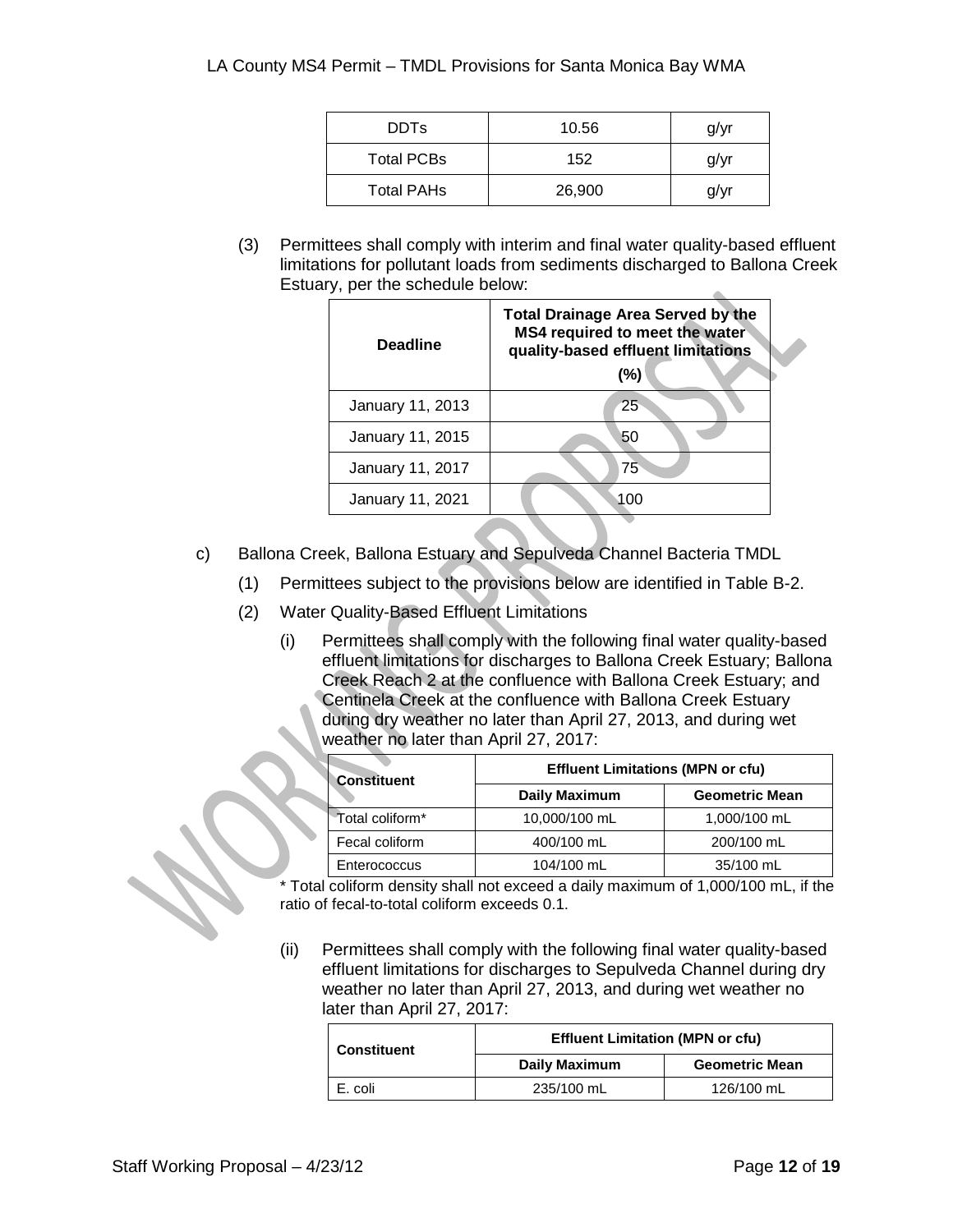(iii) Permittees shall comply with the following final water quality-based effluent limitations for discharges to Ballona Creek Reach 2; Ballona Creek Reach 1 at the confluence with Ballona Creek Reach 2; and Benedict Canyon Channel at the confluence with Ballona Creek Reach 2 during dry weather no later than April 27, 2013, and during wet weather no later than April 27, 2017:

| <b>Constituent</b> | <b>Effluent Limitation (MPN or cfu)</b><br><b>Daily Maximum</b><br><b>Geometric Mean</b> |            |
|--------------------|------------------------------------------------------------------------------------------|------------|
|                    |                                                                                          |            |
| E. coli            | 576/100 mL                                                                               | 126/100 mL |

(iv) Permittees shall comply with the following final water quality-based effluent limitations for discharges to Ballona Creek Reach 1 during dry weather no later than April 27, 2013, and during wet weather no later than April 27, 2017:

| <b>Constituent</b> | <b>Effluent Limitation (MPN or cfu)</b><br>Daily Maximum<br><b>Geometric Mean</b> |             |
|--------------------|-----------------------------------------------------------------------------------|-------------|
|                    |                                                                                   |             |
| Fecal coliform     | 4000/100 mL                                                                       | 2000/100 mL |

- (3) Receiving Water Limitations
	- $(i)$  Permittees shall comply with the following grouped<sup>[13](#page-9-2)</sup> single sample bacteria receiving water limitations for Ballona Creek Estuary; Ballona Creek Reach 2 at the confluence with Ballona Creek Estuary; Centinela Creek at the confluence with Ballona Creek Estuary; Ballona Creek Reach 2; Ballona Creek Reach 1 at the confluence with Reach 2; Benedict Canyon Channel at the confluence with Ballona Creek Reach 2; and Sepulveda Channel:

| <b>Time Period</b>                                   | <b>Annual Allowable Exceedance Days</b><br>of the Single Sample Objective |                        | <b>Deadline</b>              |
|------------------------------------------------------|---------------------------------------------------------------------------|------------------------|------------------------------|
|                                                      | <b>Daily Sampling</b>                                                     | <b>Weekly Sampling</b> |                              |
| <b>Summer Dry-Weather</b><br>(April 1 to October 31) |                                                                           | 0                      | April 27, 2013               |
| Winter Dry-Weather<br>(November 1 to March 31)       |                                                                           |                        | April 27, 2013               |
| Wet Weather <sup>14</sup>                            | $17*$                                                                     | 3                      | April 27, 2017 <sup>15</sup> |

\* In Ballona Creek Reach 2 and at the confluence with Reach 2, the greater of the allowable exceedance days under the reference system approach or high flow suspension shall apply.

> (ii) Permittees shall not exceed the single sample bacteria objective of 4000/100 ml in more than 10% of the samples collected from

<sup>&</sup>lt;sup>13</sup> The final receiving water limitations are group-based and shared among all MS4 Permittees, which includes LA MS4 Permittees and Caltrans.<br><sup>14</sup> Wet weather is defined as days with 0.1 inch of rain or greater and the three days following the rain event.<br><sup>15</sup> The Regional Water Board may extend the wet weather compliance date up to

<span id="page-12-1"></span><span id="page-12-0"></span>Water Board's discretion.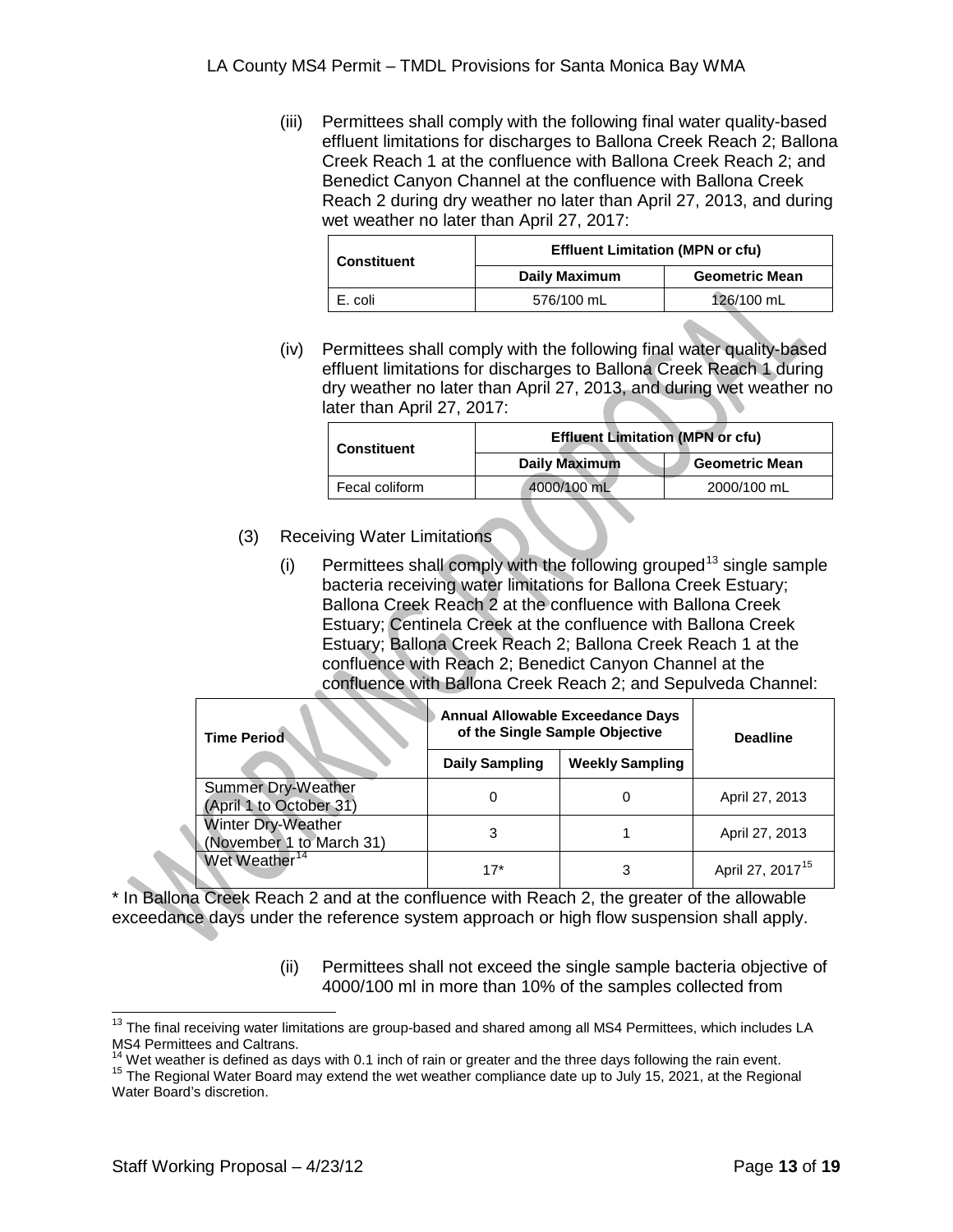Ballona Creek Reach 1 during any 30-day period. Permittees shall achieve compliance with this receiving water limitation during dry weather no later than April 27, 2013, and during wet weather no later than April 27, 2017.

(iii) Permittees shall comply with the following geometric mean receiving water limitations for discharges to Ballona Creek Estuary; Ballona Creek Reach 2 at the confluence with Ballona Creek Estuary; and Centinela Creek at the confluence with Ballona Creek Estuary during dry weather no later than April 27, 2013, and during wet weather no later than April 27, 2017:

| <b>Constituent</b> | <b>Geometric Mean (MPN or cfu)</b> |
|--------------------|------------------------------------|
| Total coliform     | 1,000/100 mL                       |
| Fecal coliform     | 200/100 mL                         |
| Enterococcus       | 35/100 mL                          |

(iv) Permittees shall comply with the following geometric mean receiving water limitation for discharges to Ballona Creek Reach 2; Ballona Creek Reach 1 at the confluence with Ballona Creek Reach 2; Benedict Canyon Channel at the confluence with Ballona Creek Reach 2; and Sepulveda Channel during dry weather no later than April 27, 2013, and during wet weather no later than April 27, 2017:

| <b>Constituent</b> | <b>Geometric Mean (MPN or cfu)</b> |
|--------------------|------------------------------------|
| E. coli            | 126/100 mL                         |

(v) Permittees shall comply with the following geometric mean receiving water limitation for discharges to Ballona Creek Reach 1 during dry weather no later than April 27, 2013, and during wet weather no later than April 27, 2017:

| <b>Constituent</b> | <b>Geometric Mean (MPN or cfu)</b> |
|--------------------|------------------------------------|
| Fecal coliform     | 2000/100 mL                        |

**Ballona Creek Metals TMDL** 

- (1) Permittees subject to the provisions below are identified in Table B-2.
- (2) Final Water Quality-Based Effluent Limitations
	- (i) Permittees shall comply with the following dry weather<sup>[16](#page-12-1)</sup> water quality-based effluent limitations no later than January 11, 2016, expressed as total recoverable metals discharged to Ballona Creek and Sepulveda Channel:

<span id="page-13-0"></span> $16$  Dry weather is defined as any day when the maximum daily flow in Ballona Creek is less than 40 cubic feet per second (cfs) measured at Sawtelle Avenue.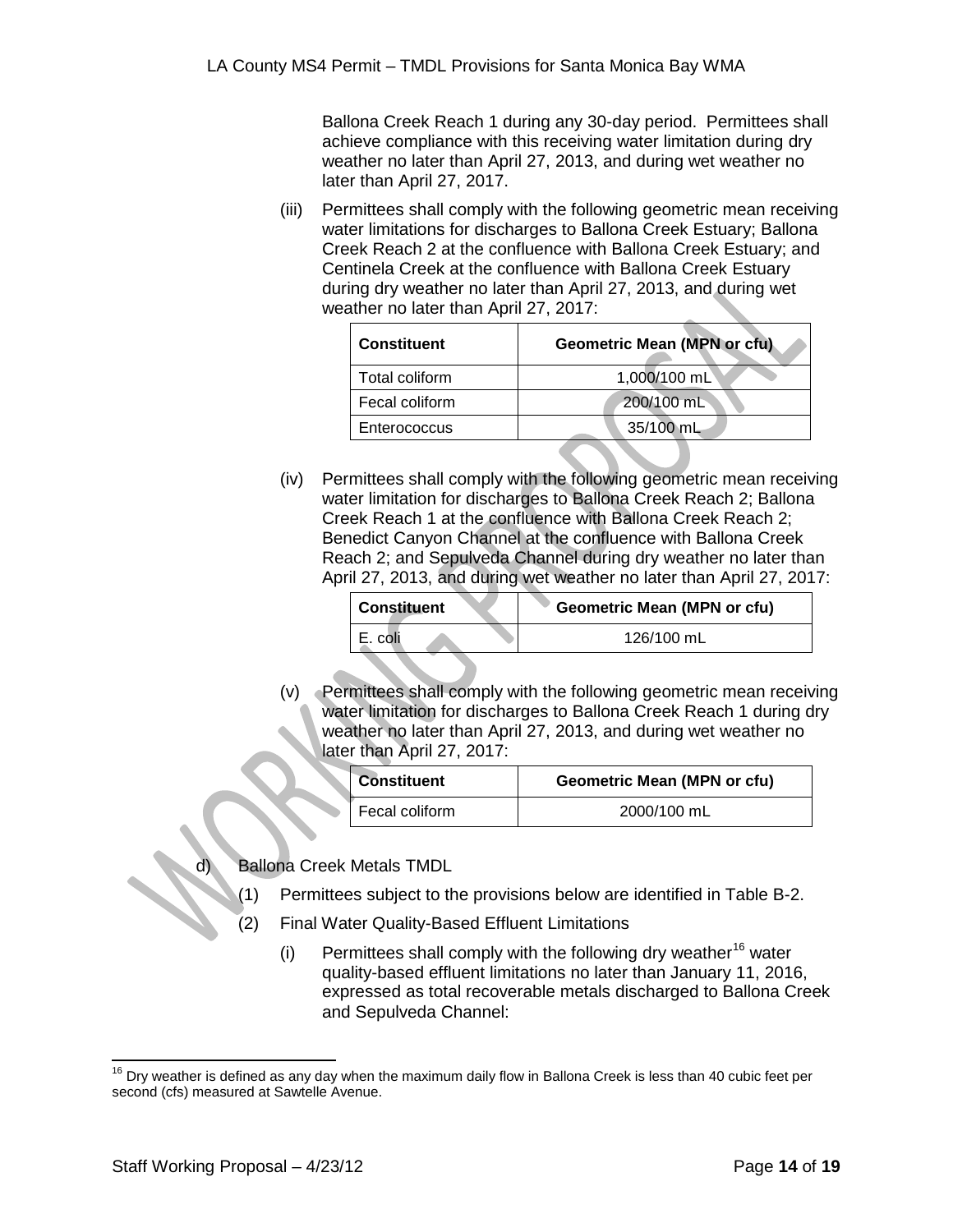| <b>Constituent</b> | <b>Effluent Limitation</b><br><b>Daily Maximum</b><br>(g/day) |                             |
|--------------------|---------------------------------------------------------------|-----------------------------|
|                    | <b>Ballona Creek</b>                                          | Sepulveda<br><b>Channel</b> |
| Copper             | 807.7                                                         | 365.6                       |
| Lead               | 432.6                                                         | 196.1                       |
| Selenium           | 169                                                           | 76                          |
| Zinc               | 10,273.1                                                      | 4,646.4                     |

(ii) In lieu of calculating loads, Permittees may demonstrate compliance with the following concentration-based water quality-based effluent limitations during dry weather<sup>[17](#page-13-0)</sup> no later than January 11, 2016, expressed as total recoverable metals discharged to Ballona Creek and Sepulveda Channel:

| <b>Constituent</b> | <b>Effluent Limitation</b><br>Daily Maximum (µg/L) |
|--------------------|----------------------------------------------------|
| Copper             | 24                                                 |
| Lead               | 13                                                 |
| Selenium           | 5                                                  |
| Zinc               | 304                                                |

(iii) Permittees shall comply with the following wet weather<sup>[18](#page-14-0)</sup> water quality-based effluent limitations no later than January 11, 2021, expressed as total recoverable metals discharged to Ballona Creek and its tributaries:

| <b>Constituent</b> | <b>Effluent Limitation</b><br>Daily Maximum (g/day) |
|--------------------|-----------------------------------------------------|
| Copper             | 1.70 x $10^{-5}$ x daily storm volume (L)           |
| Lead               | 5.58 x $10^{-5}$ x daily storm volume (L)           |
| Selenium           | $4.73 \times 10^{-6}$ x daily storm volume (L)      |
| Zinc               | 1.13 x $10^{-4}$ x daily storm volume (L)           |

<span id="page-14-1"></span><span id="page-14-0"></span><sup>&</sup>lt;sup>17</sup> *Ibid.*<br><sup>18</sup> Wet weather is defined as any day when the maximum daily flow in Ballona Creek is equal to or greater than 40 cubic feet per second (cfs) measured at Sawtelle Avenue.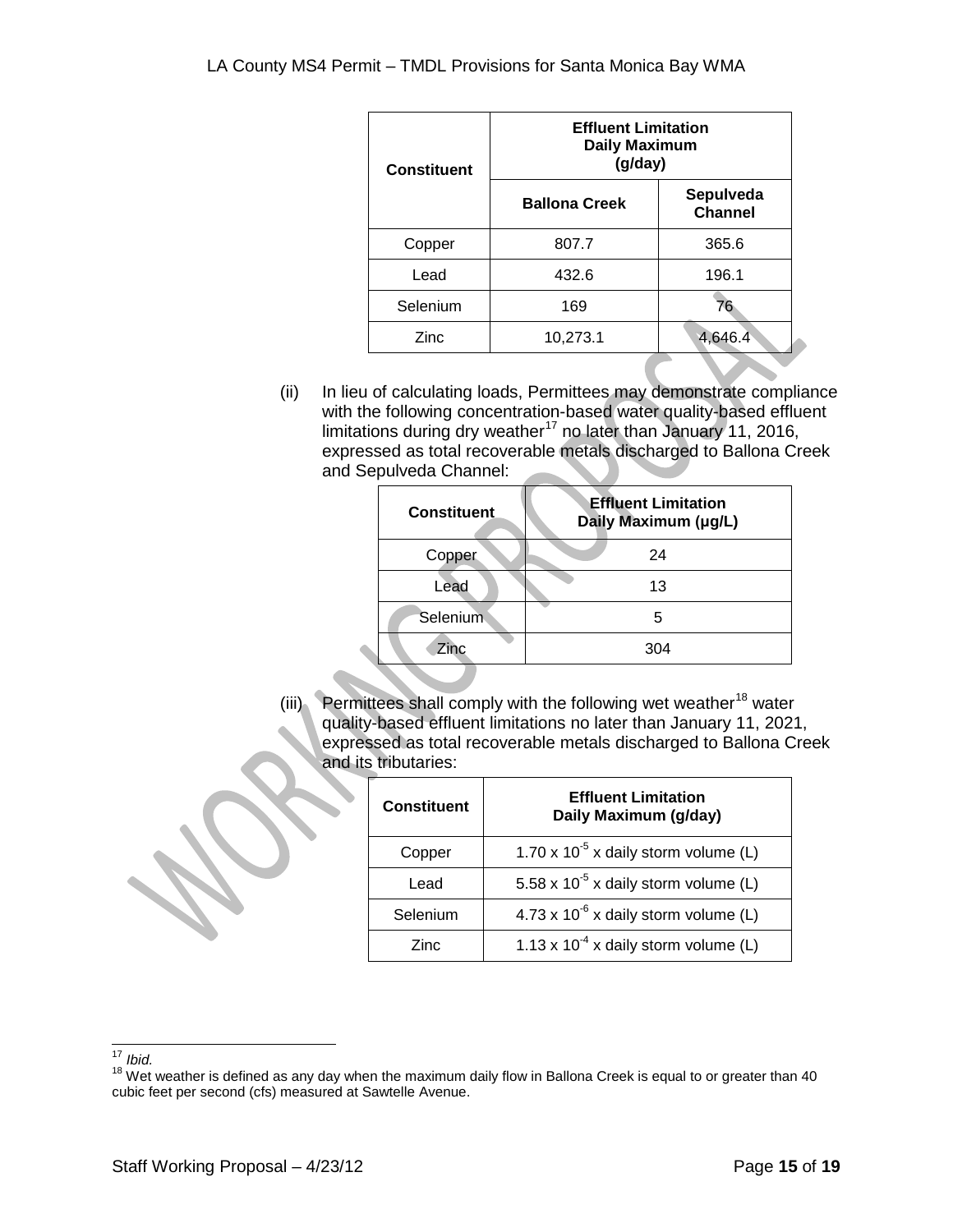(3) Permittees shall comply with interim and final water quality-based effluent limitations for metals discharged to Ballona Creek and its tributaries, per the schedule below:

| <b>Deadline</b>  |             | <b>Total Drainage Area Served by the</b><br>MS4 required to meet the water<br>quality-based effluent limitations (%) |
|------------------|-------------|----------------------------------------------------------------------------------------------------------------------|
|                  | Dry weather | Wet weather                                                                                                          |
| January 11, 2012 | 50          | 25                                                                                                                   |
| January 11, 2014 | 75          |                                                                                                                      |
| January 11, 2016 | 100         | 50                                                                                                                   |
| January 11, 2021 | 100         |                                                                                                                      |

- e) Ballona Creek Wetlands TMDL for Sediment and Invasive Exotic Vegetation (USEPA established)
	- (1) Permittees subject to the provisions below are identified in Table B-2.
	- (2) Permittees shall comply with the following grouped<sup>[19](#page-14-1)</sup> water quality-based effluent limitations as of the effective date of this Order for discharges of sediment into Ballona Creek Wetlands:

| <b>Constituent</b>                                                     | <b>Annual Effluent Limitation</b><br>(m <sup>3</sup> /yr) |
|------------------------------------------------------------------------|-----------------------------------------------------------|
| <b>Total Sediment (suspended</b><br>sediment plus sediment bed<br>load | 44.615                                                    |

- 6. TMDLs in Marina del Rey Subwatershed
	- a) Marina del Rey Harbor Mothers' Beach and Back Basins Bacteria TMDL
		- (1) Permittees subject to the provisions below are identified in Table B-2.
		- (2) Permittees shall comply with the following final water quality-based effluent limitations for discharges to Marina del Rey Harbor Beach and Back Basins D, E, and F during dry weather as of the effective date of this Order, and during wet weather no later than March 18, [20](#page-15-0)14 $^{20}$ :

<span id="page-15-1"></span> $19$  The water quality-based effluent limitation is group-based and shared among all MS4 Permittees, which includes LA MS4 Permittees and Caltrans.<br><sup>20</sup> If an Integrated Water Resources Approach is approved by the Regional Water Board and implemented, then the

<span id="page-15-0"></span>Permittees shall comply with the final water quality-based effluent limitations during wet weather no later than July 15, 2021.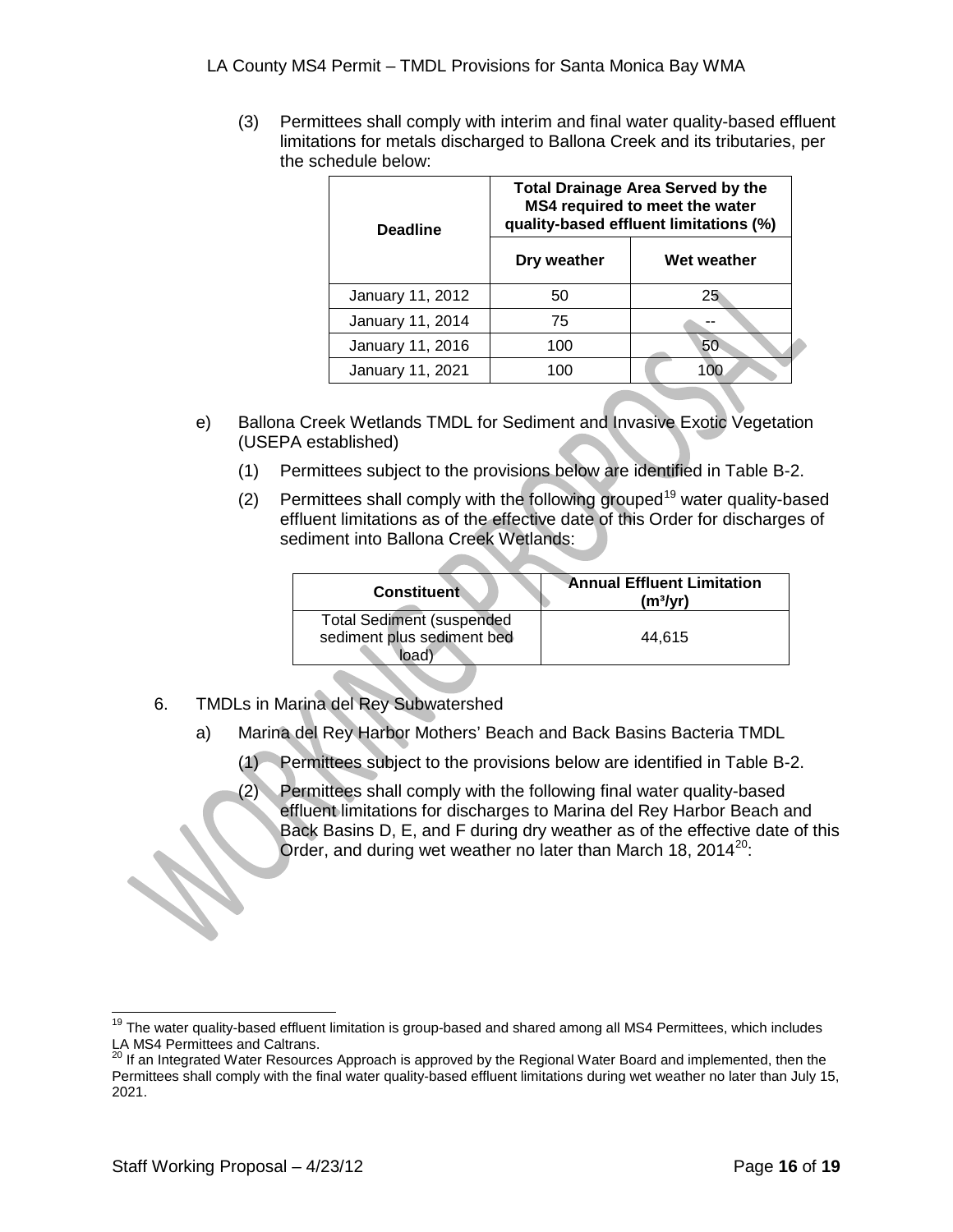| <b>Constituent</b> | <b>Effluent Limitations (MPN or cfu)</b> |                       |  |
|--------------------|------------------------------------------|-----------------------|--|
|                    | <b>Daily Maximum</b>                     | <b>Geometric Mean</b> |  |
| Total coliform*    | 10,000/100 mL                            | 1,000/100 mL          |  |
| Fecal coliform     | 400/100 mL                               | 200/100 mL            |  |
| Enterococcus       | 104/100 mL                               | 35/100 mL             |  |

\* Total coliform density shall not exceed a daily maximum of 1,000/100 mL, if the ratio of fecal-to-total coliform exceeds 0.1.

- (3) Receiving Water Limitations
	- (i) Permittees shall comply with the following grouped<sup>[21](#page-15-1)</sup> final single sample bacteria receiving water limitations for all monitoring stations at Marina Beach and Basins D, E, and F, except for those monitoring stations subject to the antidegradation provisions, during dry weather as of the effective date of this Order and during wet weather no later than March 18,  $2014^{22}$  $2014^{22}$  $2014^{22}$ .

| <b>Time Period</b>                                   |                       | Annual Allowable Exceedance<br>Days of the Single Sample<br>Objective (days) |
|------------------------------------------------------|-----------------------|------------------------------------------------------------------------------|
|                                                      | <b>Daily Sampling</b> | <b>Weekly Sampling</b>                                                       |
| <b>Summer Dry-Weather</b><br>(April 1 to October 31) |                       |                                                                              |
| Winter Dry-Weather<br>(November 1 to March 31)       | 3                     |                                                                              |
| Wet Weather <sup>23</sup>                            |                       | З                                                                            |

(ii) Permittees shall comply with the following grouped<sup>[24](#page-16-2)</sup> final single sample bacteria receiving water limitations for monitoring stations in Marina del Rey subject to the antidegradation provision as of the effective date of this Order:

|  |                                                 |                          |                                                          | Annual Allowable Exceedance Days<br>of the Single Sample Objective (days) |                                            |                    |
|--|-------------------------------------------------|--------------------------|----------------------------------------------------------|---------------------------------------------------------------------------|--------------------------------------------|--------------------|
|  | <b>Station ID</b><br><b>Monitoring Location</b> |                          | Winter Dry Weather<br>(November $1 - \text{March } 31$ ) |                                                                           | Wet Weather<br>(November $1 -$ October 31) |                    |
|  |                                                 |                          | Daily<br>Sampling                                        | Weekly<br>Sampling                                                        | Daily<br>Sampling                          | Weekly<br>Sampling |
|  | MdRH-9                                          | Basin F, center of basin |                                                          |                                                                           |                                            |                    |

<sup>&</sup>lt;sup>21</sup> The final receiving water limitations are group-based and shared among all MS4 Permittees, which includes LA MS4 Permittees and Caltrans.

<span id="page-16-3"></span><span id="page-16-0"></span>If an Integrated Water Resources Approach is approved by the Regional Water Board and implemented, then the Permittees shall comply with the final water quality-based effluent limitations during wet weather no later than July 15, 2021.

<span id="page-16-2"></span>

<span id="page-16-1"></span> $^{23}$  Wet weather is defined as days with 0.1 inch of rain or greater and the three days following the rain event.<br><sup>24</sup> The final receiving water limitations are group-based and shared among all MS4 Permittees, which inc MS4 Permittees and Caltrans.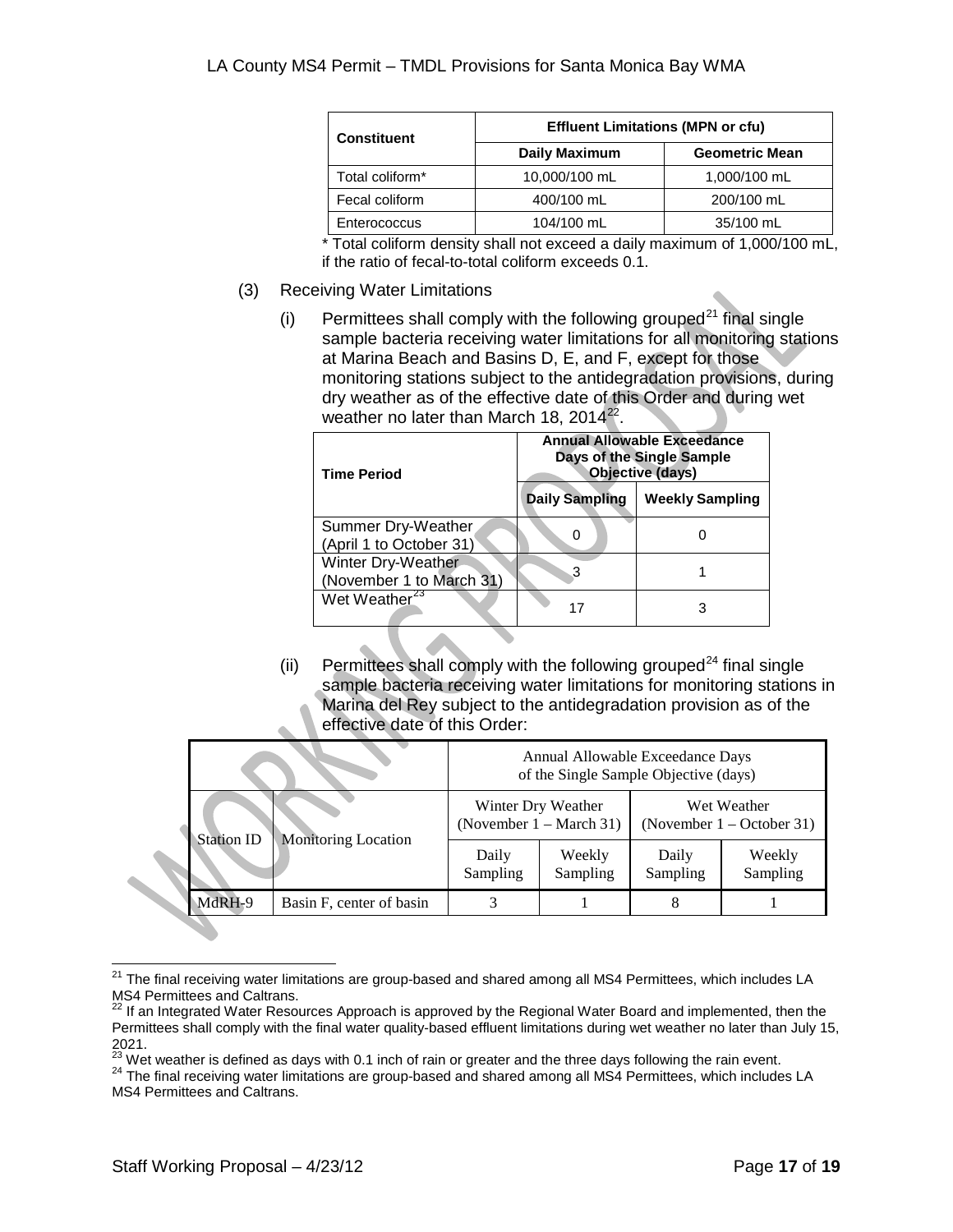(iii) Permittees shall comply with the following geometric mean receiving water limitations for monitoring stations at Marina Beach and Basins D, E, and F during dry weather as of the effective date of this Order, and during wet weather no later than March 18, 2014 $^{25}$  $^{25}$  $^{25}$ :

| <b>Constituent</b> | <b>Geometric Mean (MPN or cfu)</b> |
|--------------------|------------------------------------|
| Total coliform     | 1,000/100 mL                       |
| Fecal coliform     | 200/100 mL                         |
| Enterococcus       | 35/100 mL                          |

- b) Marina del Rey Harbor Toxic Pollutants TMDL
	- (1) Permittees subject to the provisions below are identified in Table B-2.
	- (2) Permittees shall comply with the following final water quality-based effluent limitations no later than March 22, 2016 $^{26}$ , expressed as an annual loading of pollutants from the sediment discharged to Marina del Rey Harbor Back Basins D, E, and F:

| <b>Effluent Limitations</b> |              |  |
|-----------------------------|--------------|--|
| Annual                      | <b>Units</b> |  |
| 2.01                        | kg/yr        |  |
| 2.75                        | kg/yr        |  |
| 8.85                        | kg/yr        |  |
| 0.0295                      | g/yr         |  |
| 1.34                        | g/yr         |  |
|                             |              |  |

(3) Permittees shall comply with interim and final water quality-based effluent limitations for pollutant loads from sediments discharged to Marina del Rey Harbor Back Basins D, E, and F, per the schedule below:

| <b>Deadline</b> | <b>Total Drainage Area Served by the</b><br>MS4 required to meet the effluent<br>limitations (%) |
|-----------------|--------------------------------------------------------------------------------------------------|
| March 22, 2014  | 50                                                                                               |
| March 22, 2016  | 100                                                                                              |

(4) If an approved Integrated Water Resources Approach is implemented, Permittees shall comply with interim and final water quality-based effluent

<sup>&</sup>lt;sup>25</sup> If an Integrated Water Resources Approach is approved by the Regional Water Board and implemented, then the Permittees shall comply with the final water quality-based effluent limitations during wet weather no later than July 15, 2021.

<span id="page-17-0"></span><sup>&</sup>lt;sup>26</sup> If an Integrated Water Resources Approach is approved by the Regional Water Board and implemented then the Permittees shall comply with the final water quality-based effluent limitations no later than March 22, 2021.